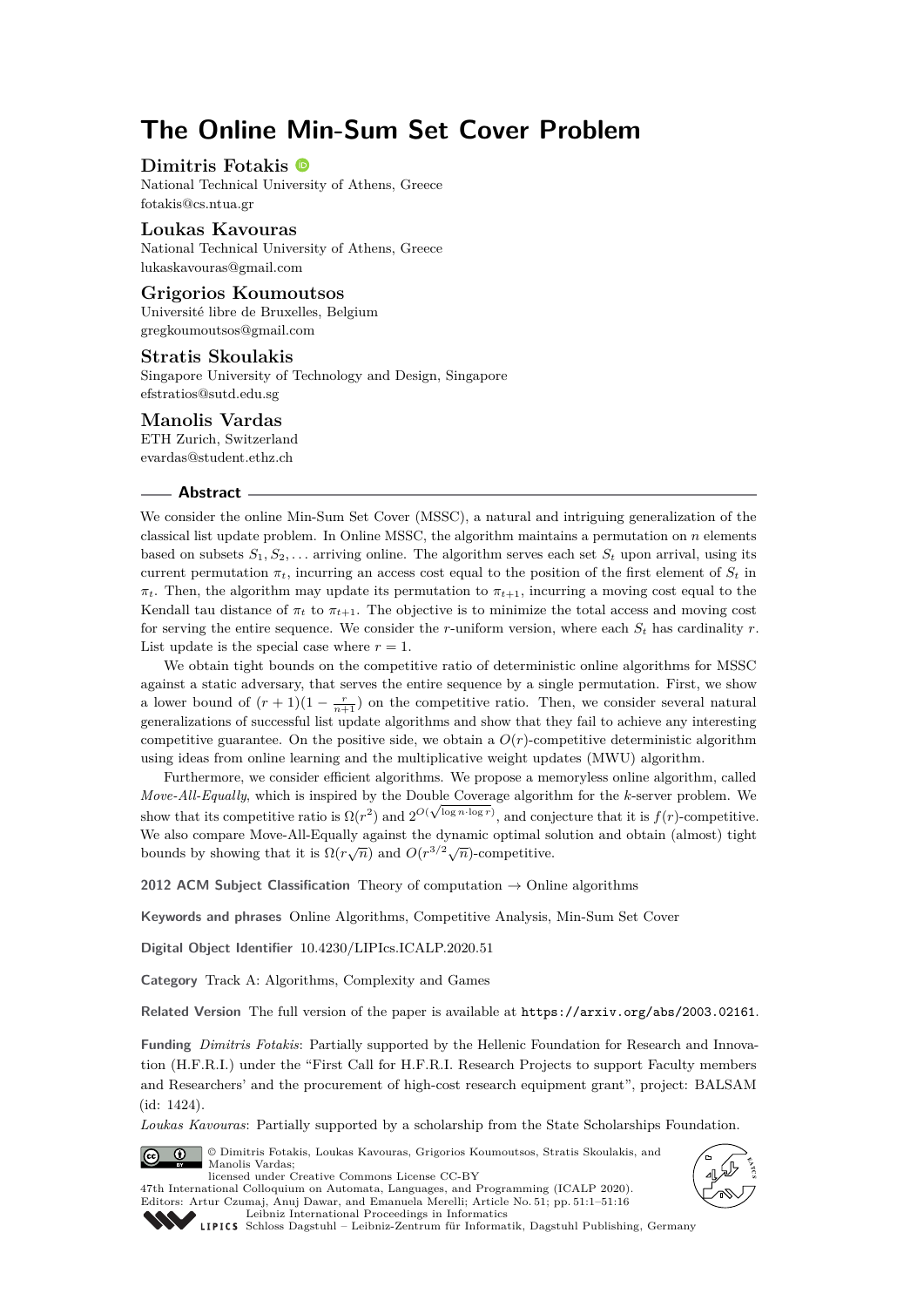#### **51:2 The Online Min-Sum Set Cover Problem**

*Grigorios Koumoutsos*: Supported by Fonds de la Recherche Scientifique-FNRS Grant no MISU F 6001. Part of this work was carried out while visiting the National Technical University of Athens, supported by FNRS Mobility Grant no 35282070.

*Stratis Skoulakis*: Partially supported by NRF 2018 Fellowship NRF-NRFF2018-07. Part of this research was carried out while the author was a PhD student at the National Technical University of Athens.

*Manolis Vardas*: This research was carried out while the author was an undergraduate student at the National Technical University of Athens.

# **1 Introduction**

In Min-Sum Set Cover (MSSC), we are given a universe *U* on *n* elements and a collection of subsets  $S = \{S_1, \ldots, S_m\}$ , with  $S_t \subseteq U$ , and the task is to construct a permutation (or list) *π* of elements of *U*. The cost  $\pi(S_t)$  of covering a set  $S_t$  (a.k.a. the cover time of  $S_t$ ) with a permutation  $\pi$  is the position of the first element of  $S_t$  in  $\pi$ , i.e.,  $\pi(S_t) = \min\{i | \pi(i) \in S_t\}.$ The goal is to minimize the overall cost  $\sum_{t} \pi(S_t)$  of covering all subsets of  $S$ .

The MSSC problem generalizes various NP-hard problems such as Min-Sum Vertex Cover and Min-Sum Coloring and it is well-studied. Feige, Lovasz and Tetali [\[25\]](#page-14-0) showed that the greedy algorithm, which picks in each position the element that covers the most uncovered sets, is a 4-approximation (this was also implicit in [\[11\]](#page-13-0)) and that no  $(4 - \epsilon)$ -approximation is possible, unless  $P = NP$ . Several generalizations have been considered over the years with applications in various areas (we discuss some of those problems and results in Section [1.2\)](#page-4-0).

**Online Min-Sum Set Cover.** In this paper, we study the online version of Min-Sum Set Cover. Here, the sets arrive online; at time step  $t$ , the set  $S_t$  is revealed. An online algorithm is charged the *access cost* of its current permutation  $\pi_t(S_t)$ ; then, it is allowed to change its permutation to  $\pi_{t+1}$  at a *moving cost* equal to the number of inversions between  $\pi_t$  and  $\pi_{t+1}$ , known as the Kendall tau distance  $d_{\text{KT}}(\pi_t, \pi_{t+1})$ . The goal is to minimize the total cost, i.e.,  $\sum_{t} (\pi_t(S_t) + d_{\text{KT}}(\pi_t, \pi_{t+1}))$ . This is a significant generalization of the classic list update problem, which corresponds to the special case where  $|S_t| = 1$  for all sets  $S_t \in \mathcal{S}$ .

**Motivation.** Consider a web search engine, such as Google. Each query asked might have many different meanings depending on the user. For example, the query "Python" might refer to an animal, a programming language or a movie. Given the pages related to "Python", a goal of the search engine algorithm is to rank them such that for each user, the pages of interest appear as high as possible in the ranking (see e.g., [\[23\]](#page-14-1)). Similarly, news streams include articles covering different reader interests each. We want to rank the articles so that every reader finds an article of interest as high as possible. The MSSC problem serves as a theoretical model for practical problems of this type, where we want to aggregate disjunctive binary preferences (expressed by the input sets) into a total order. E.g., for a news stream, the universe  $U$  corresponds to the available articles and the sets  $S_t$  correspond to different user types. The cost of a ranking (i.e., permutation on  $U$ ) for a user type is the location of the first article of interest. Clearly, in such applications, users arrive online and the algorithm might need to re-rank the stream (i.e., change the permutation) based on user preferences.

**Benchmarks.** For the most part, we evaluate the performance of online algorithms by comparing their cost against the cost of an optimal offline solution that knows the input in advance and chooses an optimal permutation  $\pi$ . Note that this solution is *static*, in the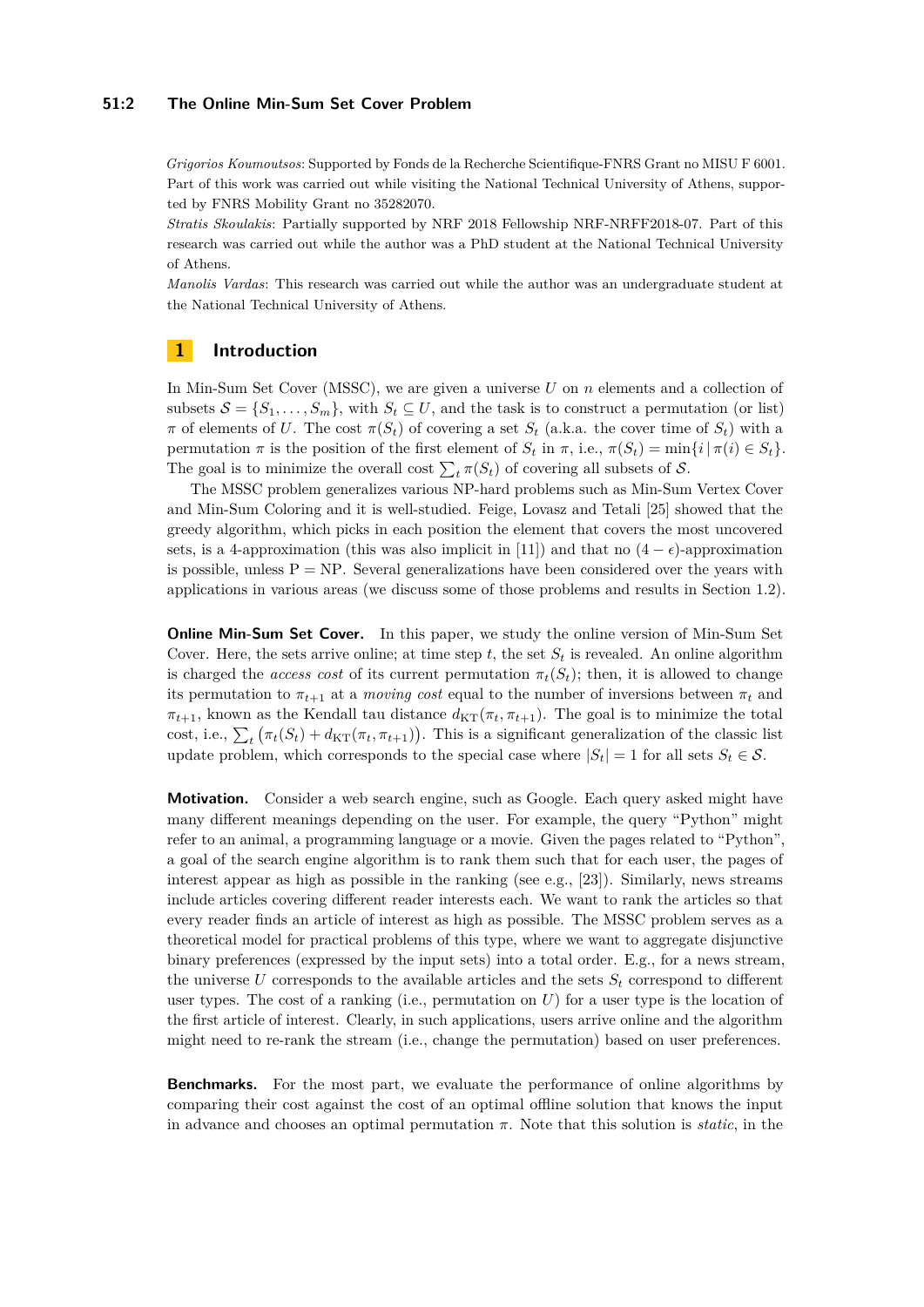#### **D. Fotakis, L. Kavouras, G. Koumoutsos, S. Skoulakis, and M. Vardas 51:3**

sense that it does not change permutations over time. This type of analysis, called *static optimality*, is typical in online optimization and online learning. It was initiated in the context of adaptive data structures by the landmark result of Sleator and Tarjan [\[44\]](#page-15-1), who showed that *splay trees* are asymptotically as fast as any *static* tree. Since then, it has been an established benchmark for various problems in this area (see e.g. [\[13,](#page-13-1) [30\]](#page-14-2)); it is also a standard benchmark for several other problems in online optimization (e.g., online facility location [\[26,](#page-14-3) [37\]](#page-14-4), minimum metric matching [\[28,](#page-14-5) [33,](#page-14-6) [39\]](#page-15-2), Steiner tree [\[38\]](#page-15-3), etc.).

A much more general benchmark is the *dynamic Min-Sum Set Cover* problem, where the algorithm is compared against an optimal solution allowed to change permutations over time. This problem has not been studied even in the offline case. In this work, we define the problem formally and obtain first results for the online case.

We remark that the online dynamic MSSC problem belongs to a rich class of problems called *Metrical Task Systems* (MTS) [\[15\]](#page-14-7). MTS is a far-reaching generalization of several fundamental online problems and provides a unified framework for studying online problems (we discuss this in more detail in Section [1.2\)](#page-4-0). Indeed, our results suggest that solving the online dynamic MSSC requires the development of powerful generic techniques for online problems, which might have further implications for the broader setting of MTS.

Throughout this paper, whenever we refer to online problems, like Min-Sum Set Cover or list update, we assume the static case, unless stated otherwise.

**Previous Work on List Update.** Prior to our work, the only version of online MSSC studied is the special case where  $|S_t| = 1$  for all sets; this is the celebrated list update problem and it has been extensively studied (an excellent reference is [\[14\]](#page-13-2)). It is known that the deterministic competitive ratio it least  $2 - \frac{2}{n+1}$  and there are several 2-competitive algorithms known; most notably, the Move-to-Front (MTF) algorithm, which moves the (unique) element of *S<sup>t</sup>* to the first position of the permutation, and the Frequency Count algorithm, which orders the elements in decreasing order according to their frequencies.

The dynamic list update problem has also been extensively studied. MTF is known to be 2-competitive [\[43\]](#page-15-4) and there are several other 2-competitive algorithms [\[1,](#page-13-3) [24\]](#page-14-8).

#### **1.1 Our Results**

In this work, we initiate a systematic study of the online Min-Sum Set Cover problem. We consider the *r*-uniform case, where all request sets have the same size  $|S_t| = r$ . This is without loss of generality, as we explain in Section [1.3.](#page-5-0)

The first of our main results is a tight bound on the deterministic competitive ratio of Online MSSC. We show that the competitive ratio of deterministic algorithms is  $\Omega(r)$ .

<span id="page-2-1"></span>► **Theorem 1.** *Any deterministic online algorithm for the Online Min-Sum Set Cover problem has competitive ratio at least*  $(r+1)(1-\frac{r}{n+1})$ *.* 

Note that for  $r = 1$ , this bound evaluates to  $2 - \frac{2}{n+1}$ , which is exactly the best known lower bound for the list update problem.

We complement this result by providing a matching (up to constant factors) upper bound.

<span id="page-2-0"></span> $\triangleright$  **Theorem 2.** *There exists a*  $(5r + 2)$ *-competitive deterministic online algorithm for the Online Min-Sum Set Cover problem.*

Interestingly, all prior work on the list update problem (case  $r = 1$ ) does not seem to provide us with the right tools for obtaining an algorithm with such guarantees! As we discuss in Section [2,](#page-5-1) virtually all natural generalizations of successful list update algorithms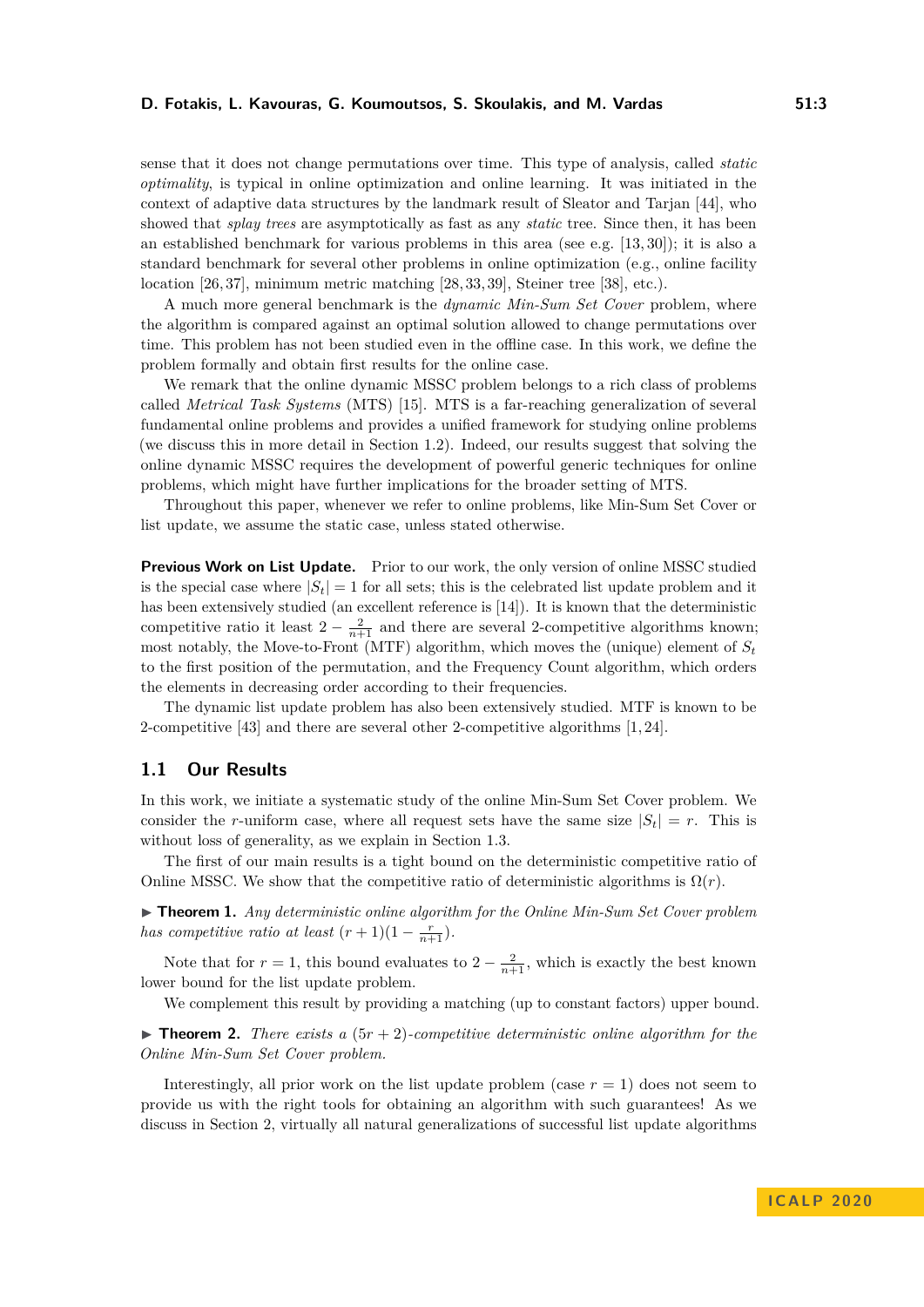#### **51:4 The Online Min-Sum Set Cover Problem**

(e.g., Move-to-Front, Frequency Count) end up with a competitive ratio way far from the desired bound. In fact, even for  $r = 2$ , most of them have a competitive ratio depending on  $n$ , such as  $\Omega(\sqrt{n})$  or even  $\Omega(n)$ .

This suggests that online MSSC has a distinctive combinatorial structure, very different from that of list update, whose algorithmic understanding calls for significant new insights. The main reason has to do with the disjunctive nature of the definition of the access cost  $\pi(S_t)$ . In list update, where  $r = 1$ , the optimal solution is bound to serve a request  $S_t$  by its unique element. The only question is how fast an online algorithm should upgrade it (and the answer is "as fast as possible"). In MSSC, the hard (and crucial) part behind the design of any competitive algorithm is how to ensure that the algorithm learns fast enough about the element  $e_t$  used by the optimal solution to serve each request  $S_t$ . This is evident in the highly adaptive nature of the deceptively simple greedy algorithm of [\[25\]](#page-14-0) and in the adversarial request sequences for generalizations of Move-to-Front, in Section [2.](#page-5-1)

To obtain the asymptotically optimal ratio of Theorem [2,](#page-2-0) we develop a rounding scheme and use it to derandomize the multiplicative weights update (MWU) algorithm. Our analysis bounds the algorithm's access cost in terms of the optimal cost, but it does not account for the algorithm's moving cost. We then refine our approach, by performing lazy updates to the algorithm's permutation, and obtain a competitive algorithm for online MSSC.

We also observe (in Section [1.3\)](#page-5-0) that based on previous work of Blum and Burch [\[12\]](#page-13-4), there exists a (computationally inefficient) randomized algorithm with competitive ratio  $1 + \epsilon$ , for any  $\epsilon \in (0, 1/4)$ . This implies that no lower bound is possible, if randomization is allowed, and gives a strong separation between deterministic and randomized algorithms.

**Memoryless Algorithms.** While the bounds of Theorems [1](#page-2-1) and [2](#page-2-0) are matching, our algorithm from Theorem [2](#page-2-0) is computationally inefficient since it simulates the MWU algorithm, which in turn, maintains a probability distribution over all *n*! permutations. This motivates the study of trade-offs between the competitive ratio and computational efficiency. To this end, we propose a memoryless algorithm, called *Move-All-Equally* (MAE), which moves all elements of set  $S_t$  towards the beginning of the permutation at the same speed until the first reaches the first position. This is inspired by the Double Coverage algorithm from *k*-server [\[20,](#page-14-9) [21\]](#page-14-10). We believe that MAE achieves the best guarantees among all memoryless algorithms. We show that this algorithm can not match the deterministic competitive ratio.

<span id="page-3-0"></span>**Theorem 3.** *The competitive ratio of the Move-All-Equally algorithm is*  $\Omega(r^2)$ *.* 

Based on Theorem [3,](#page-3-0) we conjecture that an  $O(r)$  guarantee cannot be achieved by a memoryless algorithms. We leave as an open question whether MAE has a competitive ratio  $f(r)$ , or a dependence on *n* is necessary. To this end, we show that the competitive ratio of MAE is at most  $2^{O(\sqrt{\log n} \cdot \log r)}$  (see Section [4](#page-10-0) for details).

**Dynamic Min-Sum Set Cover.** We also consider the dynamic version of online MSSC. Dynamic MSSC is much more general and the techniques developed for the static case do not seem adequately powerful. This is not surprising, since the MWU algorithm is designed to perform well against the best static solution. We investigate the performance of the MAE algorithm. First, we obtain an upper bound on its competitive ratio.

<span id="page-3-1"></span>▶ **Theorem 4.** *The competitive ratio of the Move-All-Equally algorithm for the dynamic online Min-Sum Set Cover problem is*  $O(r^{3/2}\sqrt{n})$ .

<span id="page-3-2"></span>Although this guarantee is not very strong, we show that, rather surprisingly, it is essentially tight and no better guarantees can be shown for this algorithm.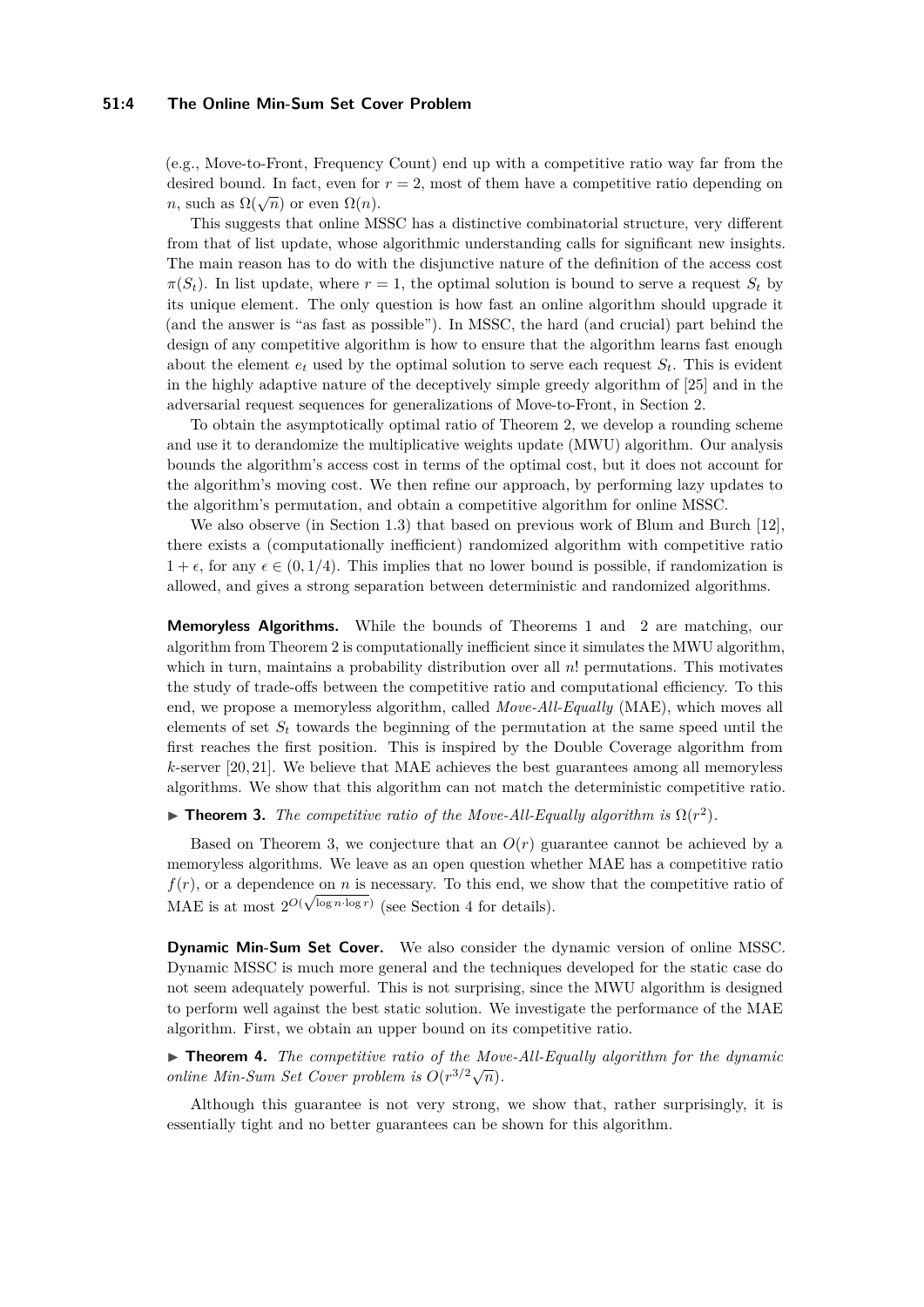**Find Theorem 5.** For any  $r \geq 3$ , the competitive ratio of the Move-All-Equally algorithm for *the dynamic online Min-Sum Set Cover problem is*  $\Omega(r\sqrt{n})$ *.* 

This lower bound is based on a carefully crafted adversarial instance; this construction reveals the rich structure of this problem and suggests that more powerful generic techniques are required in order to achieve any  $f(r)$  guarantees. In fact, we conjecture that the lower bound of Theorem [1](#page-2-1) is the best possible (ignoring constant factors) even for the dynamic problem and that using a work-function based approach such a bound can be obtained.

## <span id="page-4-0"></span>**1.2 Further Related Work**

**Multiple Intents Re-ranking.** This is a generalization of MSSC where for each set  $S_t$ , there is a *covering requirement*  $K(S_t)$ , and the cost of covering a set  $S_t$  is the position of the  $K(S_t)$ th element of  $S_t$  in  $\pi$ . The MSSC problem is the special case where  $K(S_t) = 1$  for all sets *St*. Another notable special case is the Min-Latency Set Cover problem, which corresponds to the other extreme case where  $K(S_t) = |S_t|$  [\[29\]](#page-14-11). Multiple Intents Re-ranking was first studied by Azar et. al. [\[5\]](#page-13-5), who presented a  $O(\log r)$ -approximation; later  $O(1)$ -approximation algorithms were obtained [\[10,](#page-13-6) [32,](#page-14-12) [42\]](#page-15-5). Further generalizations have been considered, such as the Submodular Ranking problem, studied by Azar and Gamzu [\[4\]](#page-13-7), which generalizes both Set Cover and MSSC, and the Min-Latency Submodular Cover, studied by Im et.al [\[31\]](#page-14-13).

**Prediction from Expert Advice and Randomized MSSC.** In prediction from expert advice, there are  $N$  experts and expert  $i$  incurs a cost  $c_i^t$  in each step. A learning algorithm decides which expert  $i_t$  to follow (before the cost vector  $\mathbf{c}^t$  is revealed) and incurs a cost of  $c_{i_t}^t$ . The landmark technique for solving this problem is the multiplicative weights update (MWU - a.k.a. Hedge) algorithm. For an in-depth treatment of MWU, we refer to [\[3,](#page-13-8)[27,](#page-14-14)[35\]](#page-14-15).

In the classic online learning setting, there is no cost for moving probability mass between experts. However, in a breakthrough result, Blum and Burch [\[12\]](#page-13-4) showed that MWU is  $(1 + \epsilon)$ -competitive against the best expert, even if there is a cost *D* for moving probability mass between experts. By adapting this result to online MSSC (regarding permutations as experts), we can get an (inefficient) randomized algorithm with competitive ratio  $(1 + \epsilon)$ , for any constant  $\epsilon \in (0, 1/4)$ . A detailed description is deferred to the full version of this paper.

**Metrical Task Systems and Online Dynamic MSSC.** The online dynamic Min-Sum Set Cover problem belongs to a rich family of problems called Metrical Task Systems (MTS). In MTS, we are given a set of *N* states and a metric function *d* specifying the cost of moving between the states. At each step, a task arrives; the cost of serving the task at state *i* is *ci* . An algorithm has to choose a state to process the task. If it switches from state *i* to state *j* and processes the task there, it incurs a cost  $d(i, j) + c_j$ . Given an initial state and a sequence of requests, the goal is to process all tasks at minimum cost.

It is easy to see that the online version of dynamic MSSC problem is a MTS, where the states correspond to permutations, thus  $N = n!$ , and the distance between two states is their Kendall tau distance. For a request set  $S_t$ , the request is a vector specifying the cost  $\pi(S_t)$ for every permutation *π*.

Several other fundamental online problems (e.g., *k*-server, convex body chasing) are MTS. Although there has been a lot of work on understanding the structure of MTS problems [\[2,](#page-13-9)[8,](#page-13-10)[9,](#page-13-11)[15,](#page-14-7)[16,](#page-14-16)[22,](#page-14-17)[34,](#page-14-18)[40,](#page-15-6)[41\]](#page-15-7), there is not a good grasp on how the structure relates to the hardness of MTS problems. Getting a better understanding on this area is a long-term goal, since it would lead to a systematic framework for solving online problems.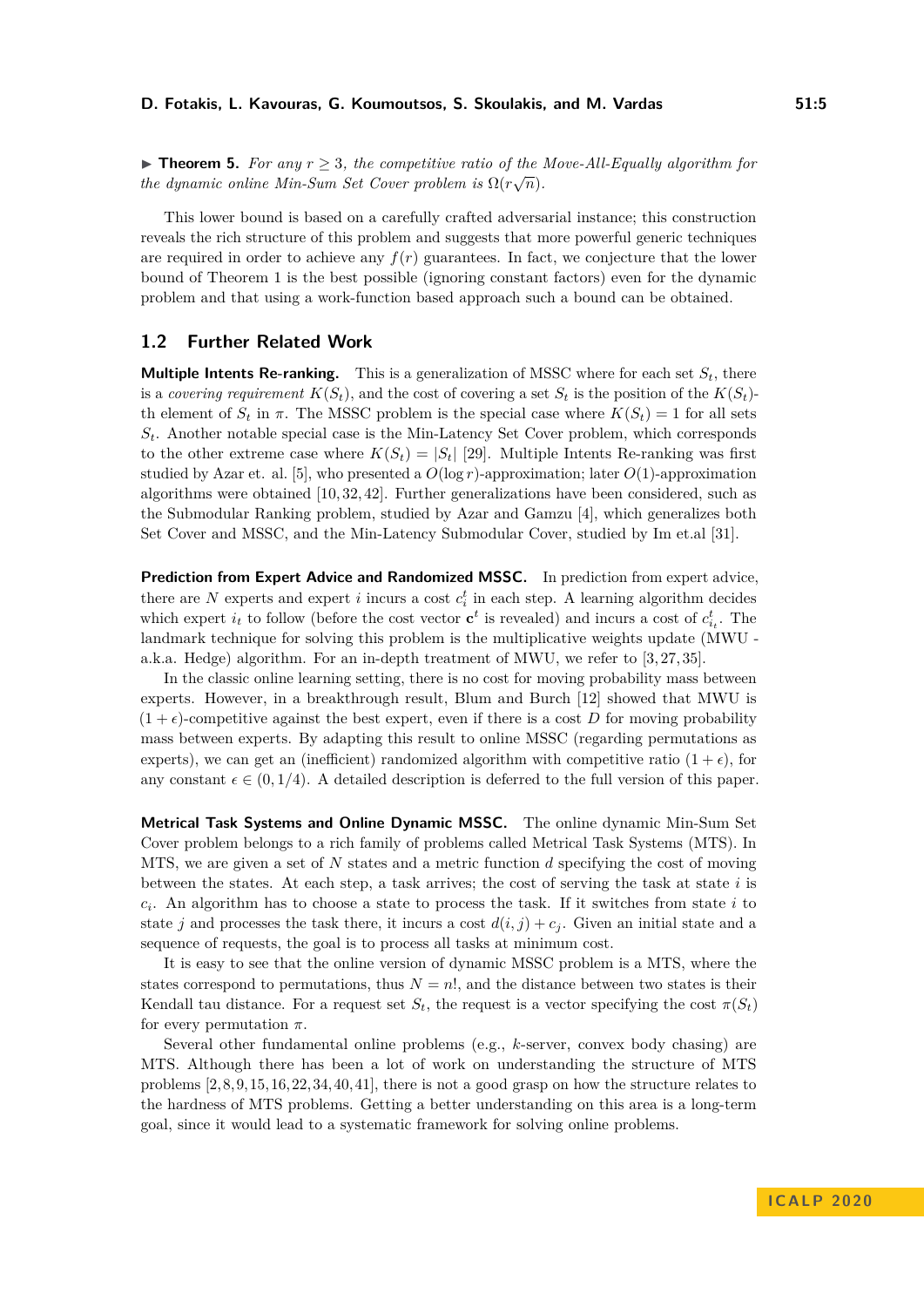#### **51:6 The Online Min-Sum Set Cover Problem**

# <span id="page-5-0"></span>**1.3 Preliminaries**

**Notation.** Given a request sequence  $S = \{S_1, \ldots, S_m\}$ , for any algorithm ALG we denote  $Cost(ALG(\mathcal{S}))$  or simply Cost(ALG) the total cost of ALG on S. Similarly we denote AccessCost(ALG) the total access cost of ALG and MovingCost(ALG) the total movement cost of ALG. For a particular time step *t*, an algorithm using permutation  $\pi_t$  incurs an access cost AccessCost(ALG(*t*)) =  $\pi_t(S_t)$ . We denote by  $\pi_t[j]$  the position of element  $j \in U$ in the permutation  $\pi_t$ .

**Online Min-Sum Set Cover.** We focus on the *r*-uniform case, i.e., when all sets  $S_t$  have size  $r \ll n$ . This is essentially without loss of generality, because we can always let  $r = \max_t |S_t|$ and add the  $r - |S_t|$  last unrequested elements in the algorithm's permutation to any set  $S_t$ with  $|S_t| < r$ . Assuming that  $r \leq n/2$ , this modification cannot increase the optimal cost and cannot decrease the online cost by more than a factor of 2.

# <span id="page-5-1"></span>**2 Lower Bounds on the Deterministic Competitive Ratio**

We start with a lower bound on the deterministic competitive ratio of online MSSC.

I **Theorem [1.](#page-2-1)** *Any deterministic online algorithm for the Online Min-Sum Set Cover problem has competitive ratio at least*  $(r + 1)(1 - \frac{r}{n+1})$ *.* 

For the proof, we employ an averaging argument, similar to those in lower bounds for list update and *k*-server [\[36,](#page-14-19) [43\]](#page-15-4). In each step, the adversary requests the last *r* elements in the algorithm's permutation. Hence, the algorithm's cost is at least  $(n - r + 1)$ . Using a counting argument, we show that for any fixed set  $S_t$  of size  $r$  and any  $i \in [n - r + 1]$ , the number of permutations  $\pi$  with access cost  $\pi(S_t) = i$  is  $\binom{n-i}{r-1} r!(n-r)!$ . Summing up over all permutations and dividing by  $n!$ , we get that the average access cost for  $S_t$  is  $\binom{n+1}{r+1} \frac{r!(n-r)!}{n!} = \frac{n+1}{r+1}$ . Therefore, the cost of the optimal permutation is a most  $\frac{(n+1)}{r+1}$ , and the competitive ratio of the algorithm at least  $\frac{(n-r+1)(r+1)}{n+1}$ . The details can be found in the full version of this paper.

**Lower Bounds for Generalizations of Move-to-Front.** For list update, where *r* = 1, simple algorithms like Move-to-Front (MTF) and Frequency Count achieve an optimal competitive ratio. We next briefly describe several such generalizations of them and show that their competitive ratio depends on *n*, even for  $r = 2$ . Missing details can be found in the full version.

**MTF**<sub>first</sub>: Move to the first position (of the algorithm's permutation) the element of  $S_t$ appearing first in  $\pi_t$ . This algorithm is  $\Omega(n)$ -competitive when each request  $S_t$  consists of the last two elements in  $\pi_t$ . Then, the last element in the algorithm's permutation never changes and is used by the optimal permutation to serve the entire sequence!

**MTF**<sub>last</sub>: Move to the first position the element of  $S_t$  appearing last in  $\pi_t$ .

**MTF**<sub>all</sub>**:** Move to the first *r* positions all elements of  $S_t$  (in the same order as in  $\pi_t$ ). **MTF**<sub>random</sub>: Move to the first position an element of  $S_t$  selected uniformly at random.

MTF<sub>last</sub>, MTF<sub>all</sub> and MTF<sub>random</sub> have a competitive ratio of  $\Omega(n)$  when each request  $S_t$ consists of a fixed element *e* (always the same) and the last element in  $\pi_t$ , because they all incur an (expected for MTF<sub>random</sub>) moving cost of  $\Theta(n)$  per request.

The algorithms seen so far fail for the opposite reasons:  $MTF_{\text{first}}$  cares only about the first element and ignores completely the second, and the others are very aggressive on using the second (*r*th) element. A natural attempt to balance those two extremes is the following.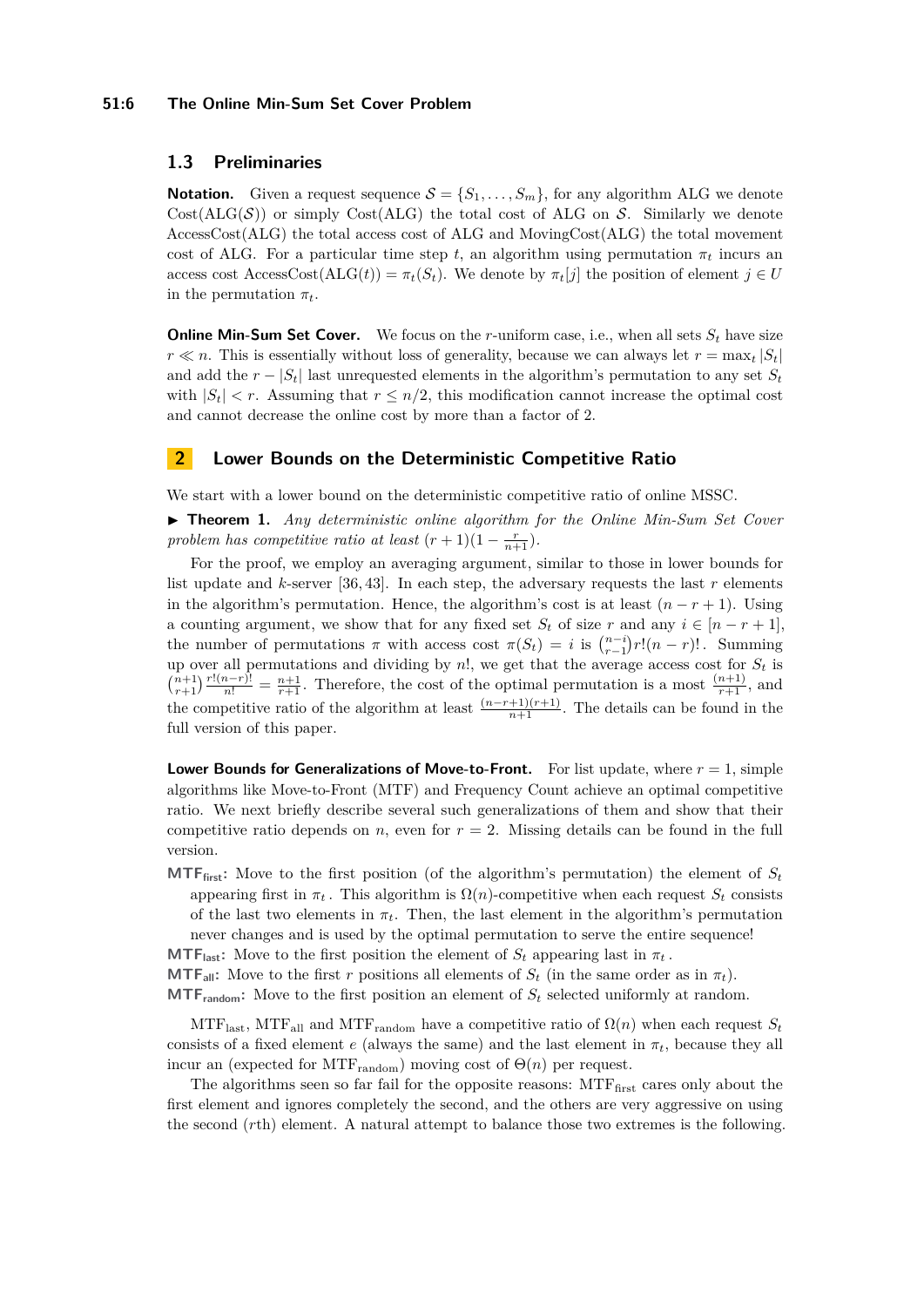#### **D. Fotakis, L. Kavouras, G. Koumoutsos, S. Skoulakis, and M. Vardas 51:7**

**MTF**<sub>relative</sub>: Let *i* be the position of the first element of  $S_t$  in  $\pi_t$ . Move to the first positions of the algorithm's permutation (keeping their relative order) all elements of  $S_t$  appearing up to the position  $c \cdot i$  in  $\pi_t$ , for some constant *c*. The bad instance for this algorithm is when each request  $S_t$  consists of the last element and the element at position  $|n/c| - 1$ in  $\pi_t$ ; it never uses the *n*th element and the adversary serves all requests with it at a cost of 1.

All generalizations of MTF above are memoryless and they all fail to identify the element by which optimal serves  $S_t$ . The following algorithm tries to circumvent this by keeping memory and in particular the frequencies of reqested elements.

**MTF**<sub>count</sub>: Move to the first position the most frequent element of  $S_t$  (i.e., the element of  $S_t$ appearing in most requested sets so far).

This algorithm behaves better in easy instances, however with some more work we can show a lower bound of  $\Omega(\sqrt{n})$  on its competitive ratio. Let  $e_1, \ldots, e_n$  be the elements indexed according to the initial permutation  $\pi_0$  and  $b = \sqrt{n}$ . The request sequence proceeds in *m/n* phases of length *n* each. The first *n* − *b* requests of each phase are {*e*1*, e*2}*,* {*e*1*, e*3}*, . . . ,* {*e*1*, en*−*b*}, and the last *b* requests consist of *en*−*b*+*<sup>i</sup>* and the element at position *n* − *b* at the current algorithm's permutation, for  $i = 1, \ldots, b$ . An optimal solution can cover all the requests by the elements  $e_1, e_{n-b+1}, \ldots, e_n$  with total cost  $\Theta(m + n\sqrt{n})$ . The elements  $e_{n-b+1}, \ldots, e_n$  are never upgraded by MTF<sub>count</sub>. Hence, the algorithm's cost  $\cdot$  ∴ ∴ ∴ is  $\Theta(m\sqrt{n})$ .

# **3 An Algorithm with Asymptotically Optimal Competitive Ratio**

Next, we present algorithm Lazy-Rounding (Algorithm [2\)](#page-9-0) and analyze its competitive ratio. The following is the main result of this section:

I **Theorem [2.](#page-2-0)** *Deterministic online algorithm* Lazy-Rounding*, presented in Algorithm [2,](#page-9-0) is* (5*r* + 2)*-competitive for the static version of the Online Min-Sum Set Cover problem.*

The remainder of this section is devoted to the proof of Theorem [2.](#page-2-0) At a high-level, our approach is summarized by the following three steps:

- **1.** We use as black-box the multiplicative weights update (MWU) algorithm with learning rate  $1/n<sup>3</sup>$ . Using standard results from learning theory, we show that its expected access cost is within a factor  $5/4$  of OPT, i.e., AccessCost(MWU)  $\leq \frac{5}{4}$  Cost(OPT) (Section [3.1\)](#page-7-0).
- **2.** We develop an online rounding scheme, which turns any randomized algorithm A into a deterministic one, denoted  $\text{Derand}(\mathcal{A})$ , with access cost at most  $2r \cdot \mathbb{E}[\text{AccessCost}(\mathcal{A})]$ (Section [3.2\)](#page-8-0). However, our rounding scheme does not provide any immediate guarantee on the moving cost of  $Derand(\mathcal{A})$ .
- **3.** Lazy-Rounding is a lazy version of Derand(MWU) that updates its permutation only if MWU's distribution has changed a lot. A *phase* corresponds to a time interval that Lazy-Rounding does not change its permutation. We show that during a phase:
	- **(i)** The upper bound on the access cost increases, compared to Derand(MWU), by a factor of at most 2, i.e.,  $\text{AccessCost}(\text{Lazy-Rounding}) \leq 4r \cdot \mathbb{E}[\text{AccessCost}(\text{MWU})]$ (Lemma [11\)](#page-9-1).
	- (ii) The (expected) access cost of MWU is at least  $n^2$ . Since our algorithm moves only once per phase, its movement cost is at most  $n^2$ . Thus we get that (Lemma [12\)](#page-9-2):

 $MovingCost(Lazy-Rounding) \leq \mathbb{E}[AccessCost(MWU)].$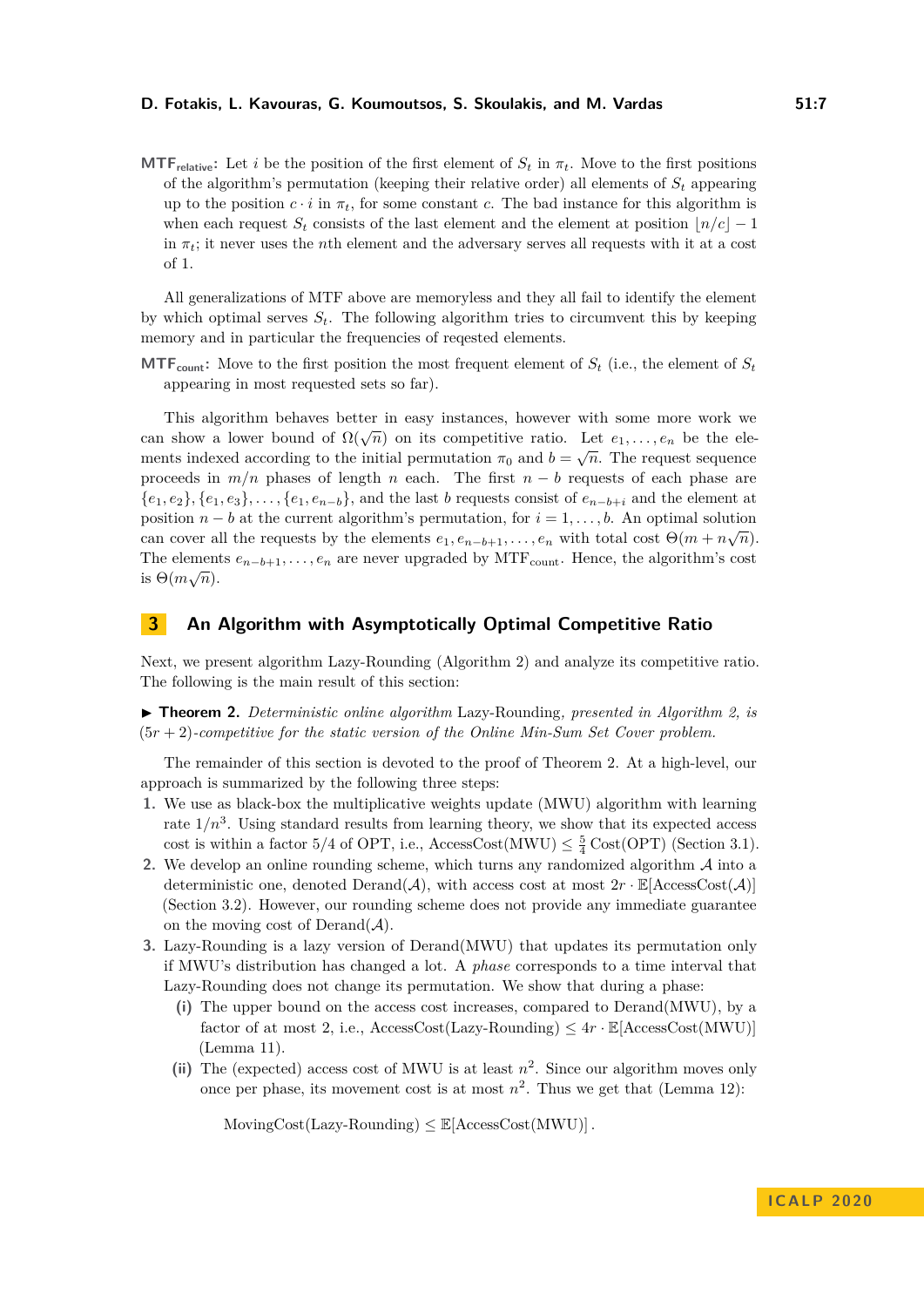For the upper bound on the moving cost above, we relate how much MWU's distribution changes during a phase, in terms of the total variation distance, to the cost of MWU and the cost of our algorithm.

Based on the above properties, we compare the access and the moving cost of Lazy-Rounding against the access cost of MWU and to get the desired competitive ratio:

 $Cost(Lazy-Rounding) \leq (4r + 1) \mathbb{E}[AccessCost(MWU)] \leq (5r + 2) \mathbb{C}ost(OPT)$ .

Throughout this section we denote by  $d_{TV}(\delta, \delta')$  the total variation distance of two discrete probability distributions  $\delta, \delta' : [N] \to [0, 1]$ , defined as  $d_{TV}(\delta, \delta') = \sum_{i=1}^{N} \max\{0, \delta(i) - \delta'(i)\}.$ 

## <span id="page-7-0"></span>**3.1 Using Multiplicative Weights Update in Online Min-Sum Set Cover**

In this section, we explain how the well-known MWU algorithm [\[27,](#page-14-14)[35\]](#page-14-15) is used in our context.

**The MWU Algorithm.** Given *n*! permutations of elements of *U*, the algorithm has a parameter  $\beta \in [0, 1]$  and a weight  $w_{\pi}$  for each permutation  $\pi \in [n!]$ , initialized at 1. At each time step the algorithm chooses a permutation according to distribution  $P^t_{\pi}$  =  $w_{\pi}^{t}/(\sum_{\pi \in [n]} w_{\pi}^{t})$ . When request  $S_t$  arrives, MWU incurs an expected access cost of

$$
\mathbb{E}[\text{AccessCost}(\text{MWU}(t))] = \sum_{\pi \in [n!]} P_{\pi}^t \cdot \pi(S_t)
$$

and updates its weights  $w_{\pi}^{t+1} = w_{\pi}^t \cdot \beta^{\pi(S_t)}$ , where  $\beta = e^{-1/n^3}$ ; this is the so-called *learning rate* of our algorithm. Later on, we discuss the reasons behind choosing this value.

**On the Access Cost of MWU.** Using standard results from learning theory [\[27,](#page-14-14) [35\]](#page-14-15) and adapting them to our setting, we get that the (expected) access cost of MWU is bounded by Cost(OPT). This is formally stated in Lemma [6](#page-7-1) (and is proven in the full version).

<span id="page-7-1"></span>**I Lemma 6.** *For any request sequence*  $\sigma = (S_1, \ldots, S_m)$  *we have that* 

 $\mathbb{E}[\text{AccessCost}(\text{MWU})] \leq \frac{5}{4}$  $\frac{3}{4} \cdot \text{Cost}(\text{OPT}) + 2n^4 \ln n$ .

**On the Distribution of MWU.** We now relate the expected access cost of the MWU algorithm to the total variation distance among MWU's distributions. More precisely, we show that if the total variation distance between MWU's distributions at times  $t_1$  and  $t_2$  is large, then MWU has incurred a sufficiently large access cost. The proof of the following makes a careful use of MWU's properties and is deferred to the full version of this paper.

<span id="page-7-2"></span>**Example 7.** Let P<sup>t</sup> be the probability distribution of the MWU algorithm at time *t*. Then,

$$
d_{\mathrm{TV}}(\mathrm{P}^t, \mathrm{P}^{t+1}) \leq \frac{1}{n^3} \cdot \mathbb{E}[\mathrm{AccessCost}(\mathrm{MWU}(t))].
$$

The following is useful for the analysis of Lazy-Rounding. Its proof follows from Lemma [7](#page-7-2) and the the triangle inequality and is deferred to the full version of this paper.

<span id="page-7-3"></span>▶ **Lemma 8.** *Let*  $t_1$  *and*  $t_2$  *two different time steps such that*  $d_{TV}(P^{t_1}, P^{t_2}) \ge 1/n$ *. Then,* 

$$
\sum_{t=t_1}^{t_2-1} \mathbb{E}[\text{AccessCost}(\text{MWU}(t))] \geq n^2.
$$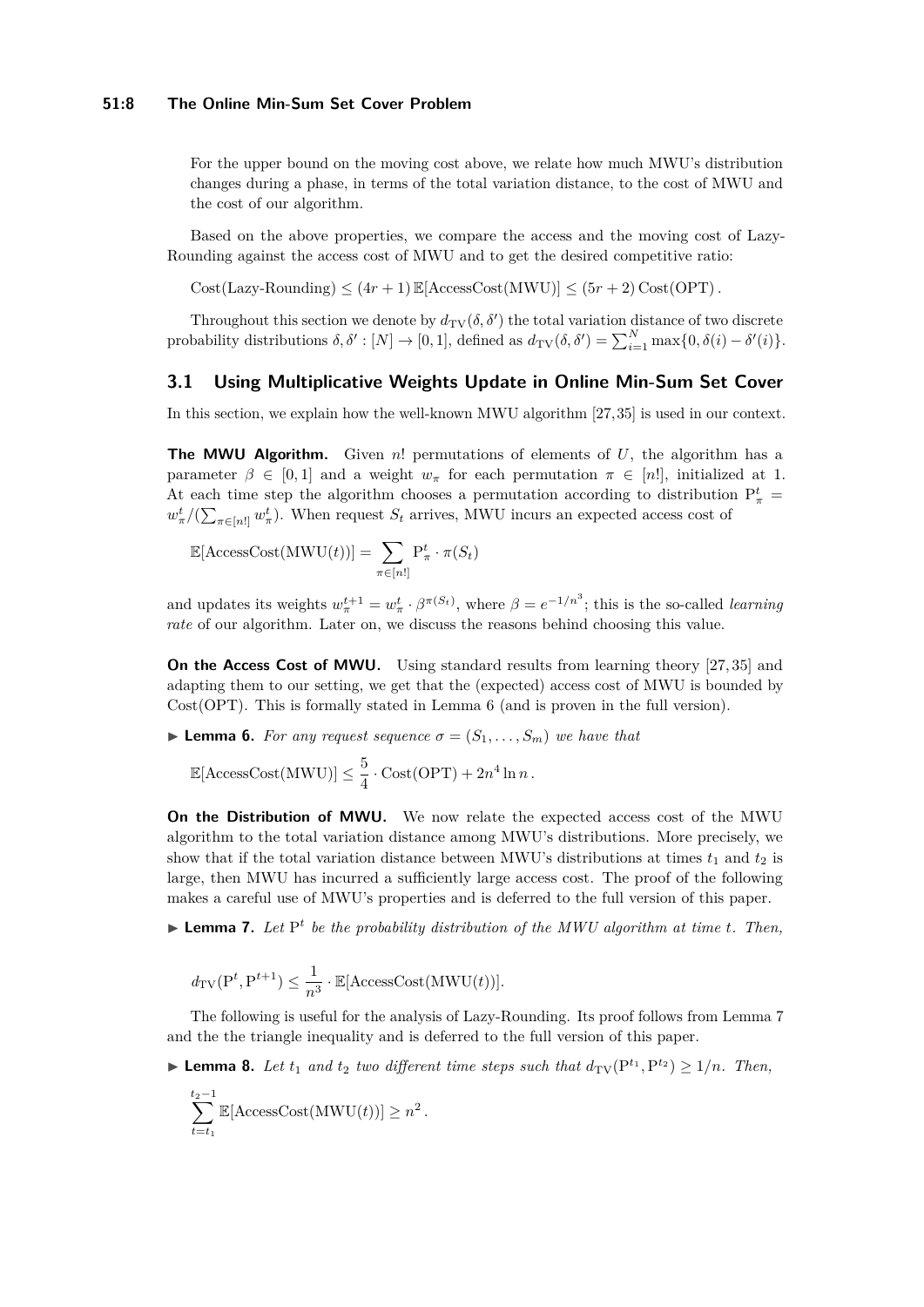# <span id="page-8-0"></span>**3.2 Rounding**

Next, we present our rounding scheme. Given as input a probability distribution  $\delta$  over permutations, it outputs a fixed permutation  $\rho$  such that for each possible request set *S* of size *r*, the cost of  $\rho$  on *S* is within a  $O(r)$  factor of the expected cost of the distribution  $\delta$  on *S*. For convenience, we assume that  $n/r$  is an integer. Otherwise, we use  $\lceil n/r \rceil$ .

<span id="page-8-1"></span> $\mathcal{L}_{\mathcal{A}}$ **Algorithm 1** Greedy-Rounding (derandomizing probability distributions over the permutations).

**Input:** A probability distribution  $\delta$  over [*n*!]. **Output:** A permutation  $\rho \in [n!]$ . 1:  $R \leftarrow U$ 2: **for**  $i = 1$  to  $n/r$  **do** 3: *S <sup>i</sup>* ← arg min*S*∈{*R*}*<sup>r</sup>* E*π*∼*δ*[*π*(*S*)] 4: Place the elements of  $S^i$  (arbitrarily) from positions  $(i-1) \cdot r + 1$  to  $i \cdot r$  of  $\rho$ . 5:  $R \leftarrow R \setminus S^i$ 6: **end for** 7: **return** *ρ*

Our rounding algorithm is described in Algorithm [1.](#page-8-1) At each step, it finds the request *S* with minimum expected covering cost under the probability distribution  $\delta$  and places the elements of *S* as close to the beginning of the permutation as possible. Then, it removes those elements from set *R* and iterates. The main claim is that the resulting permutation has the following property: *any request S of size r has covering cost at most O*(*r*) *times of its expected covering cost under the probability distribution δ*.

<span id="page-8-2"></span>**Theorem 9.** Let  $\delta$  be a distribution over permutations and let  $\rho$  be the permutation output *by Algorithm* [1](#page-8-1) *on*  $\delta$ *. Then, for any set S, with*  $|S| = r$ *,* 

$$
\rho(S) \leq 2r \cdot \mathop{\mathbb{E}}_{\pi \sim \delta}[\pi(S)].
$$

**Proof Sketch.** The key step is to show that if the element used by  $\rho$  to serve the request *S* was picked during the *k*th iteration of the rounding algorithm, then  $\mathbb{E}_{\pi \sim \delta}[\pi(S)] \geq k/2$ . Clearly,  $\rho(S) \leq k \cdot r$  and the theorem follows. Full proof is in the full version.

## **3.3 The Lazy Rounding Algorithm**

Lazy-Rounding, presented in Algorithm [2,](#page-9-0) is essentially a lazy derandomization of MWU. At each step, it calculates the distribution on permutations maintained by MWU. At the beginning of each *phase*, it sets its permutation to that given by Algorithm [1.](#page-8-1) Then, it sticks to the same permutation for as long as the total variation distance of MWU's distribution at the beginning of the phase to the current MWU distribution is at most 1*/n*. As soon as the total variation distance exceeds 1*/n*, Lazy-Rounding starts a new phase.

The main intuition behind the design of our algorithm is the following. In Section [3.2](#page-8-0) we showed that Algorithm [1](#page-8-1) results in a deterministic algorithm with access cost no larger than 2*r* E[AccessCost(MWU)]. However, such an algorithm may incur an unbounded moving cost; even small changes in the distribution of MWU could lead to very different permutations after rounding. To deal with that, we update the permutation of Lazy-Rounding only if there are substantial changes in the distribution of MWU. Intuitively, small changes in MWU's distribution should not affect much the access cost (this is formalized in Lemma [10\)](#page-9-3). Moreover, Lazy-Rounding switches to a different permutation only if it is really required, which we use to bounds Lazy-Rounding's moving cost.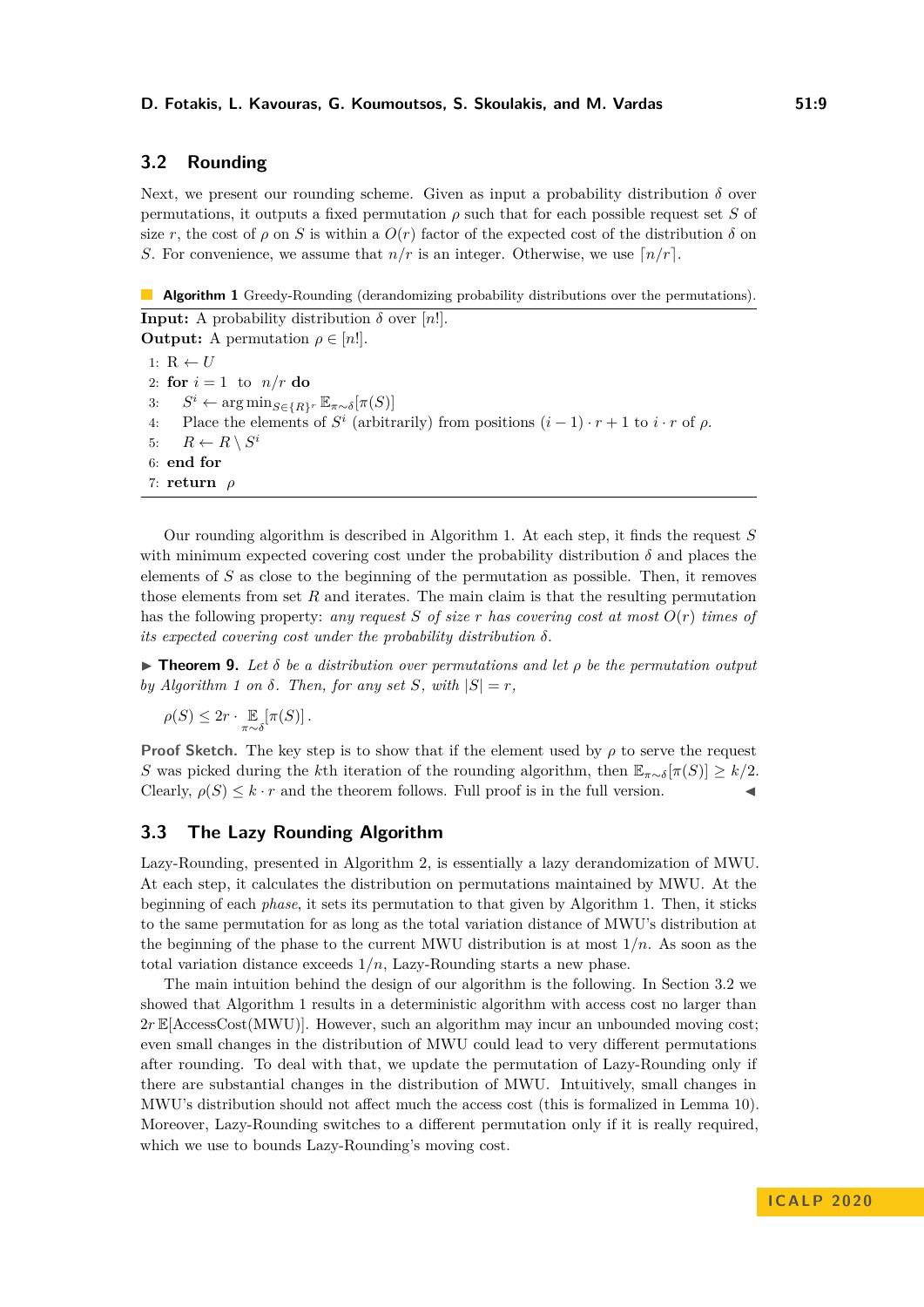#### **51:10 The Online Min-Sum Set Cover Problem**

**Bounding the Access Cost.** We first show that the access cost of Lazy-Rounding is within a factor of 4*r* from the expected access cost of MWU (Lemma [11\)](#page-9-1). To this end, we first show that if the total variation distance between two distributions is small, then sampling from those distributions yields roughly the same expected access cost for any request *S*. The proof of the following is based on the optimal coupling lemma and can be found in the full version of this paper.

<span id="page-9-3"></span>**Lemma 10.** Let δ and δ' be two probability distributions over permutations. If that  $d_{\text{TV}}(\delta, \delta') \leq 1/n$ , for any request set *S* of size *r*, we have that

$$
\mathop{\mathbb{E}}_{\pi \sim \delta'}[\pi(S)] \leq 2 \cdot \mathop{\mathbb{E}}_{\pi \sim \delta}[\pi(S)].
$$

We are now ready to upper bound the access cost of our algorithm.

<span id="page-9-1"></span> $\blacktriangleright$  **Lemma 11.** AccessCost(Lazy-Rounding)  $\leq 4r \cdot \mathbb{E}[\text{AccessCost}(\text{MWU})].$ 

**Proof.** Consider a phase of Lazy-Rounding starting at time  $t_1$ . We have that at any round  $t \geq t_1$ ,  $\pi_t$  = Greedy-Rounding( $P^{t_1}$ ), as long as  $d_{TV}(P^t, P^{t_1}) \leq 1/n$ . By Theorem [9](#page-8-2) and Lemma [10,](#page-9-3) we have that,

 $\text{AccessCost}(\text{Lazy-Rounding}(t)) = \pi_t(S_t) \leq 2r \cdot \frac{\mathbb{E}}{\pi \sim \mathbb{P}^{t_1}}[\pi(S_t)] \leq 4r \cdot \frac{\mathbb{E}}{\pi \sim \mathbb{P}^{t}}[\pi(S_t)].$ 

Overall we get,  $\text{AccessCost}(\text{Lazy-Rounding}) = \sum_{t=1}^{m} \pi_t(S_t) \leq 4r \mathbb{E}[\text{AccessCost}(\text{MWU})].$ 

**Bounding the Moving Cost.** We now show that the moving cost of Lazy-Rounding is upper bounded by the expected access cost of MWU.

<span id="page-9-2"></span> $\blacktriangleright$  **Lemma 12.** MovingCost(Lazy-Rounding)  $\leq \mathbb{E}[\text{AccessCost(MWU)}].$ 

**Proof.** Lazy-Rounding moves at the end of a phase incurring a cost of at most  $n^2$ . Let  $t_1$ and *t*<sup>2</sup> be the starting times of two consecutive phases. By the definition of Lazy-Rounding,  $d_{\text{TV}}(P^{t_1}, P^{t_2}) > 1/n$ . By Lemma [8,](#page-7-3) we have that the access cost of MWU during  $t_1$  and  $t_2$ is at least  $n^2$ . We get that

$$
\frac{\text{MovingCost(ALG)}}{\mathbb{E}[\text{AccessCost(MWU)}]} \le \frac{n^2 \# \text{ different phases}}{n^2 \# \text{different phases}} = 1.
$$

Theorem [2](#page-2-0) follows from lemmas [11,](#page-9-1) [12](#page-9-2) and [6.](#page-7-1) The details can be found in the full version.

<span id="page-9-0"></span>**Algorithm 2** Lazy Rounding.

**Input:** Sequence of requests  $(S_1, \ldots, S_m)$  and the initial permutation  $\pi_0 \in [n!]$ . **Output:** A permutation  $\pi_t$  at each round *t*, which serves request  $S_t$ .

```
1: start-phase \leftarrow 1
 2: P^1 \leftarrow uniform distribution over permutations
 3: for each round t > 1 do
 4: if d_{\text{tv}}(P^t, P^{\text{start-phase}}) \leq 1/n then
 5: \pi_t \leftarrow \pi_{t-1}6: else
 7: \pi_t \leftarrow \text{Greedy-Rounding}(P^t)8: start-phase \leftarrow t9: end if
10: Serve request S_t using permutation \pi_t.
11: w
          u_{\pi}^{t+1} = w_{\pi}^t \cdot e^{-\pi(S_t)/n^3}, for all permutations \pi \in [n!].
12:t+1 ← Distribution on permutations of MWU, P_{\pi}^{t+1} = w_{\pi}^{t}/(\sum_{\pi \in [n!]} w_{\pi}^{t}).
13: end for
```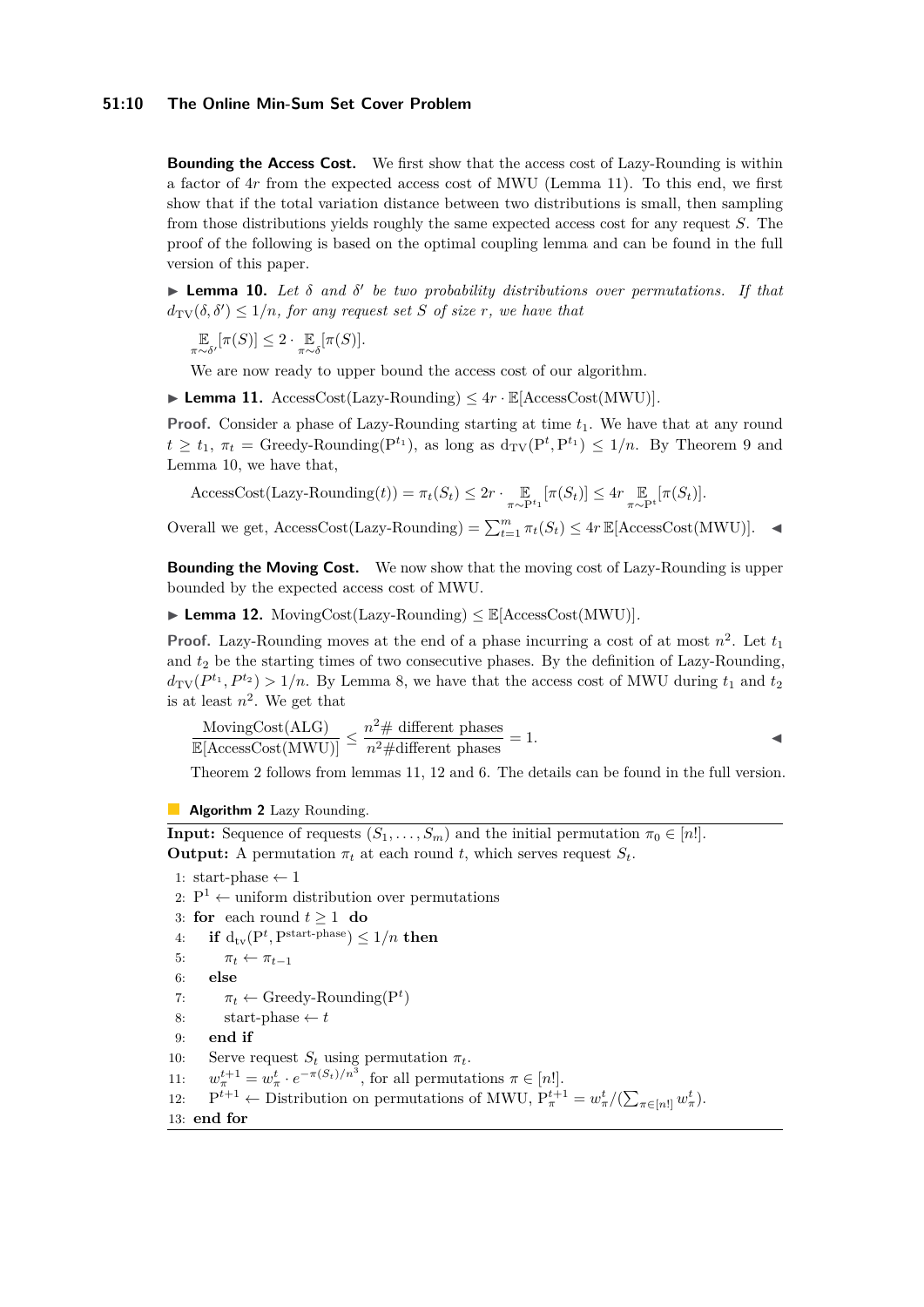#### **D. Fotakis, L. Kavouras, G. Koumoutsos, S. Skoulakis, and M. Vardas 51:11**

<span id="page-10-1"></span>**Algorithm 3** Move-All-Equally. **Input:** A request sequence  $(S_1, \ldots, S_m)$  and the initial permutation  $\pi_0 \in [n!]$ **Output:** A permutation  $\pi_t$  at each round *t*. 1: **for** each round  $t \ge 1$  **do** 2:  $k_t \leftarrow \min\{i \mid \pi_{t-1}[i] \in S_t\}$ 3: Decrease the index of all elements of  $S_t$  by  $k_t - 1$ .

4: **end for**

**Remark.** Note that to a large extent, our approach is generic and can be used to provide static optimality for a wide range of online problems. The only requirement is that there is a maximum access cost  $C_{\text{max}}$  and a maximum moving cost  $D$ ; then, we should use MWU with learning rate  $1/(D \cdot C_{\text{max}})$  and move when  $d_{\text{TV}} \geq 1/C_{\text{max}}$ . Here we used  $D = n^2$  and  $C_{\text{max}} = n$ . The only problem-specific part is the rounding of Section [3.2.](#page-8-0) We believe it is an interesting direction to use this technique for generalizations of this problem, like multiple intents re-ranking or interpret known algorithms for other problems like the BST problem using our approach.

# <span id="page-10-0"></span>**4 A Memoryless Algorithm**

In this section we focus on memoryless algorithms. We present an algorithm, called Move-All-Equally (MAE), which seems to be the "right" memoryless algorithm for online MSSC. MAE decreases the index of all elements of the request  $S_t$  at the same speed until one of them reaches the first position of the permutation (see Algorithm [3\)](#page-10-1). Note that MAE belongs to the *Move-to-Front* family, i.e., it is a generalization of the classic MTF algorithm for the list update problem. MAE admits two key properties that substantially differentiate it from the other algorithms in the Move-to-Front family presented in Section [2.](#page-5-1)

- (i) Let  $e_t$  denote the element used by OPT to cover the request  $S_t$ . MAE always moves the element *e<sup>t</sup>* towards the beginning of the permutation.
- **(ii)** It balances moving and access costs: if the access cost at time *t* is *kt*, then the moving cost of MAE is roughly  $r \cdot k_t$  (see Algorithm [3\)](#page-10-1). The basic idea is that the moving cost of MAE can be compensated by the decrease in the position of element *et*. This is why it is crucial all the elements to be moved with the same speed.

**Lower Bound.** First, we show that this algorithm, besides its nice properties, fails to achieve a tight bound for the online MSSC problem.

**Theorem [3.](#page-3-0)** *The competitive ratio of the Move-All-Equally algorithm is*  $\Omega(r^2)$ *.* 

In the lower bound instance, the adversary always requests the last *r* elements of the algorithm's permutation. Since MAE moves all elements to the beginning of the permutation, we end up in a request sequence where *n/r* disjoint sets are repeatedly requested. Thus the optimal solution incurs a cost of  $\Theta(n/r)$  per request, while MAE incurs a cost of  $\Omega(n \cdot r)$ per request (the details are in the full version) . Note that in such a sequence, MAE loses a factor of *r* by moving all elements, instead of one. However, this extra movement seems to be the reason that MAE outperforms all other memoryless algorithms and avoids poor performance in trivial instances, like other MTF-like algorithms.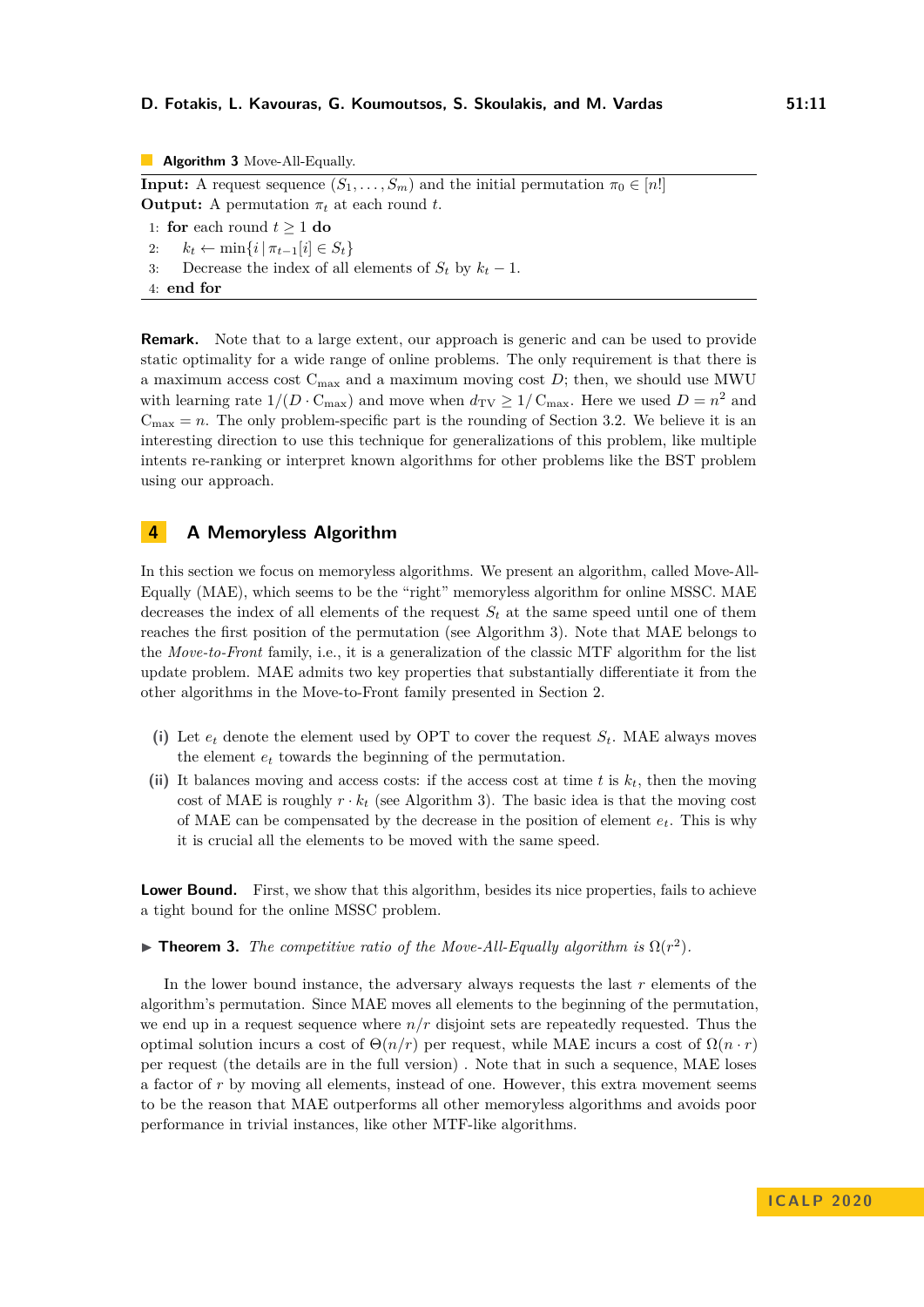#### **51:12 The Online Min-Sum Set Cover Problem**

**Upper Bounds.** Let  $\mathcal{L}$  denote the set of elements used by the optimal permutation on a request sequence such that  $|\mathcal{L}| = \ell$ . That means, OPT has those  $\ell$  elements in the beginning of its permutation, and it never uses the remaining  $n-\ell$  elements. Consider a potential function  $\Phi(t)$  being the number of inversions between elements of  $\mathcal L$  and  $U \setminus \mathcal L$  in the permutation of MAE (an inversion occurs when an element of  $\mathcal{L}$  is behind an element of  $U \setminus \mathcal{L}$ ). Consider the request  $S_t$  at time  $t$  and let  $k_t$  be the access cost of MAE.

Let  $e_t$  be the element used by OPT to serve  $S_t$ . Clearly, in the permutation of MAE,  $e_t$ passes (i.e., changes relative order w.r.t) *k<sup>t</sup>* − 1 elements. Among them, let *L* be the set of elements of  $\mathcal L$  and  $R$  the elements of  $U \setminus \mathcal L$ . Clearly,  $|L| + |R| = k_t - 1$  and  $|L| \leq |\mathcal L| = \ell$ . We get that the move of  $e_t$  changes the potential by  $-|R|$ . The moves of all other elements increase the potential by at most  $(r-1) \cdot \ell$ . We get that

 $k_t + \Phi(t) - \Phi(t-1) \leq |L| + |R| - |R| + (r-1) \cdot \ell \leq |L| + (r-1) \cdot \ell \leq r \cdot \ell.$ 

Since the cost of MAE at step *t* is no more than  $(r + 1) \cdot k_t$ , we get that the amortized cost of MAE per request is  $O(r^2 \cdot \ell)$ . This implies that for all sequences such that OPT uses all elements of  $\mathcal L$  with same frequencies (i.e, the OPT pays on average  $\Omega(\ell)$  per request), MAE incurs a cost within  $O(r^2)$  factor from the optimal. Recall that all other MTF-like algorithms are  $\Omega(\sqrt{n})$  competitive even in instances where OPT uses only one element!

While this simple potential gives evidence that MAE is  $O(r^2)$ -competitive, it is not enough to provide satisfactory competitiveness guarantees. We generalize this approach and define the potential function  $\Phi(t) = \sum_{j=1}^{n} \alpha_j \cdot \pi_t(j)$ , where  $\pi_t(j)$  is the position of element *j* at round *t* and  $\alpha_j$  are some non-negative coefficients. The potential we described before is the special case where  $\alpha_j = 1$  for all elements of  $\mathcal L$  and  $\alpha_j = 0$  for elements of  $U \setminus \mathcal L$ .

By refining further this approach and choosing coefficients  $\alpha_j$  according to the frequency that OPT uses element *j* to serve requests (elements of high frequency are "more important" so they should have higher values  $\alpha_j$ , we get an improved upper bound.

► **Theorem 14.** *The competitive ratio of* MAE *algorithm is at most*  $2^{O(\sqrt{\log n \cdot \log r}})$ .

Note that this guarantee is  $o(n^{\epsilon})$  and  $\omega(\log n)$ . The proof is based on the ideas sketched above but the analysis is quite involved and is deferred to the full version of this paper.

# **5 Dynamic Online Min-Sum Set Cover**

In this section, we turn our attention to the dynamic version of online MSSC. In online dynamic MSSC, the optimal solution maintains a trajectory of permutations  $\pi_0^*, \pi_1^*, \ldots, \pi_t^*, \ldots$ and use permutation  $\pi_t^*$  to serve each request  $S_t$ . The cost of the optimal dynamic solution is  $\text{OPT}_{\text{dynamic}} = \sum_{t} (\pi_t^*(S_t) + d_{\text{KT}}(\pi_{t-1}^*, \pi_t^*))$ , where  $\{\pi_t^*\}_t$  denotes the optimal permutation trajectory for the request sequence that minimizes the total access and moving cost.

We remark that the ratio between the optimal static solution and the optimal dynamic solution can be as high as  $\Omega(n)$ . For example, in the sequence of requests  $\{1\}^b \{2\}^b \dots \{n\}^b$ , the optimal static solution pays  $\Theta(n^2b)$ , whereas the optimal dynamic solution pays  $\Theta(n^2 + n \cdot b)$ by moving the element that covers the next  $n \cdot b$  requests to the first position and then incurring access cost 1. The above example also reveals that although Algorithm [2](#page-9-0) is  $\Theta(r)$ -competitive against the optimal static solution, its worst-case ratio against a dynamic solution can be  $\Omega(n)$ .

**MAE Algorithm.** As a first study of the dynamic problem, we investigate the competitive ratio of *Move-All-Equally* (MAE) algorithm from Section [4.](#page-10-0) We begin with an upper bound.

▶ **Theorem [4.](#page-3-1)** *The competitive ratio of the Move-All-Equally algorithm for the dynamic online Min-Sum Set Cover problem is*  $O(r^{3/2}\sqrt{n})$ .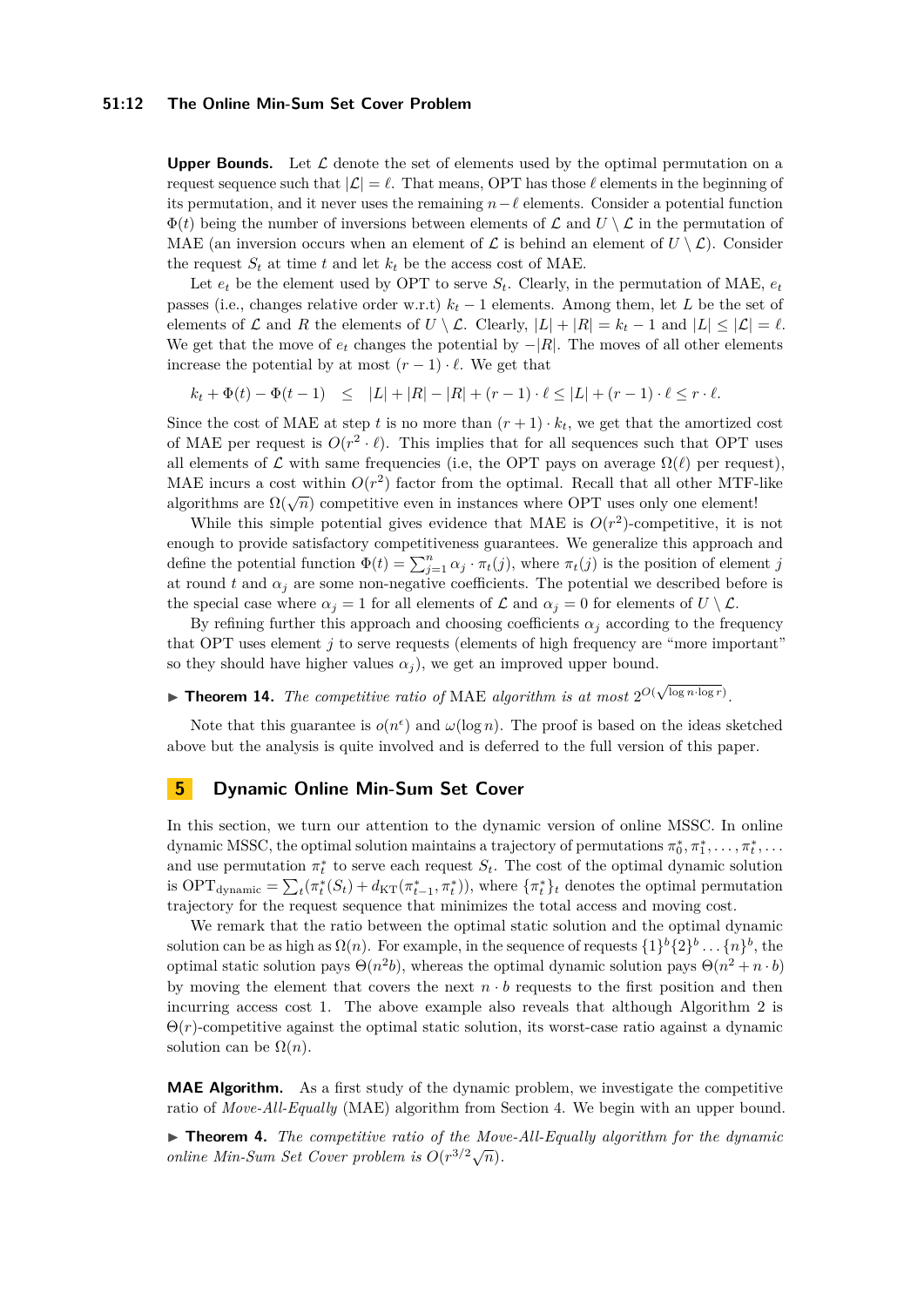The approach for proving Theorem [4](#page-3-1) is generalizing that exhibited in Section [4](#page-10-0) for the static case. We use a generalized potential function  $\Phi(t) = \sum_{j=1}^{n} \alpha_j^t \cdot \pi_t(j)$ ; i.e, the multipliers  $\alpha_j$ may change over time so as to capture the moves of  $\text{OPT}_{\text{dynamic}}$ . To select coefficients  $\alpha_j^t$  we apply a two-level approach. We observe that there is always a 2-approximate optimal solution that moves an element of  $S_t$  to the front (similar to classic MTF in list update). We call this MTFOPT . We compare the permutation of the online algorithm with the permutation maintained by this algorithm; at each time, elements the beginning of the offline permutation are considered to be "important" and have higher coefficients  $\alpha_j^t$ . The formal proof is in the full version.

Next, we show an almost matching lower bound.

**Find [5.](#page-3-2)** For any  $r \geq 3$ , the competitive ratio of the Move-All-Equally algorithm for *the dynamic online Min-Sum Set Cover problem is*  $\Omega(r\sqrt{n})$ *.* 

**Sketch of the Construction.** The lower bound is based on a complicated adversarial request sequence; we sketch the main ideas. Let *k* be an integer. During a *phase* we ensure that:

- (i) There are 2*k* "important" elements used by OPT; we call them  $e_1, \ldots, e_{2k}$ . In the beginning of the phase, those elements are ordered in the start of the optimal permutation  $\pi^*$ , i.e.,  $\pi^*[e_j] = j$ . The phase contains *k* consecutive requests to each of them, in order; thus the total number of requests is  $\approx 2k^2$ . OPT brings each element  $e_j$  at the front and uses it for  $k$  consecutive requests; thus the access cost of OPT is  $2k^2$  (1 per request) and the total movement cost of OPT of order  $\Theta(k^2)$ . Over a phase of  $2k^2$  requests, OPT incurs an overall cost  $\Theta(k^2)$ , i.e., an average of  $O(1)$  per request.
- (ii) The first  $k + r 2$  positions of the online permutation will be always occupied by the same set of "not important" elements; at each step the  $r - 2$  last of them will be part of the request set and MAE will move them to the front. Thus the access cost will always be  $k + 1$  and the total cost more than  $(r + 1) \cdot k$ .

The two properties above are enough to provide a lower bound  $\Omega(r \cdot k)$ ; the optimal cost is  $O(1)$  per request and the online cost  $\Omega(r \cdot k)$ . The goal of an adversary is to construct a request sequence with those two properties for the largest value of *k* possible.

The surprising part is that although MAE moves all requested elements towards the beginning of the permutation, it never manages to bring any of the "important" elements in a position smaller than  $r + k - 2$ . While the full instance is complex and described in the full version, at a high-level, we make sure that whenever a subsequence of *k* consecutive requests including element  $e_j$  begins,  $e_j$  is at the end of the online permutation, i.e.,  $\pi_t[e_j] = n$ . Thus, even after *k* consecutive requests where MAE moves it forward by distance *k*, it moves by *k* 2 positions; by making sure that  $n - k^2 > r + k - 2$  (which is true for some  $k = \Omega(\sqrt{n})$ ), we can make sure that  $e_j$  does not reach the first  $r + k - 2$  positions of the online permutation.

# **6 Concluding Remarks**

Our work leaves several intriguing open questions. For the (static version of) Online MSSC, it would be interesting to determine the precise competitive ratio of the MAE algorithm; particularly whether it depends only on *r* or some dependency on *n* is really necessary. More generally, it would be interesting to determine the best possible performance of memoryless algorithms and investigate trade-offs between competitiveness and computational efficiency.

For the online dynamic MSSC problem, the obvious question is whether a *f*(*r*)-competitive algorithm is possible. Here, we showed that techniques developed for the list update problem seem to be too problem-specific and are not helpful in this direction. This calls for the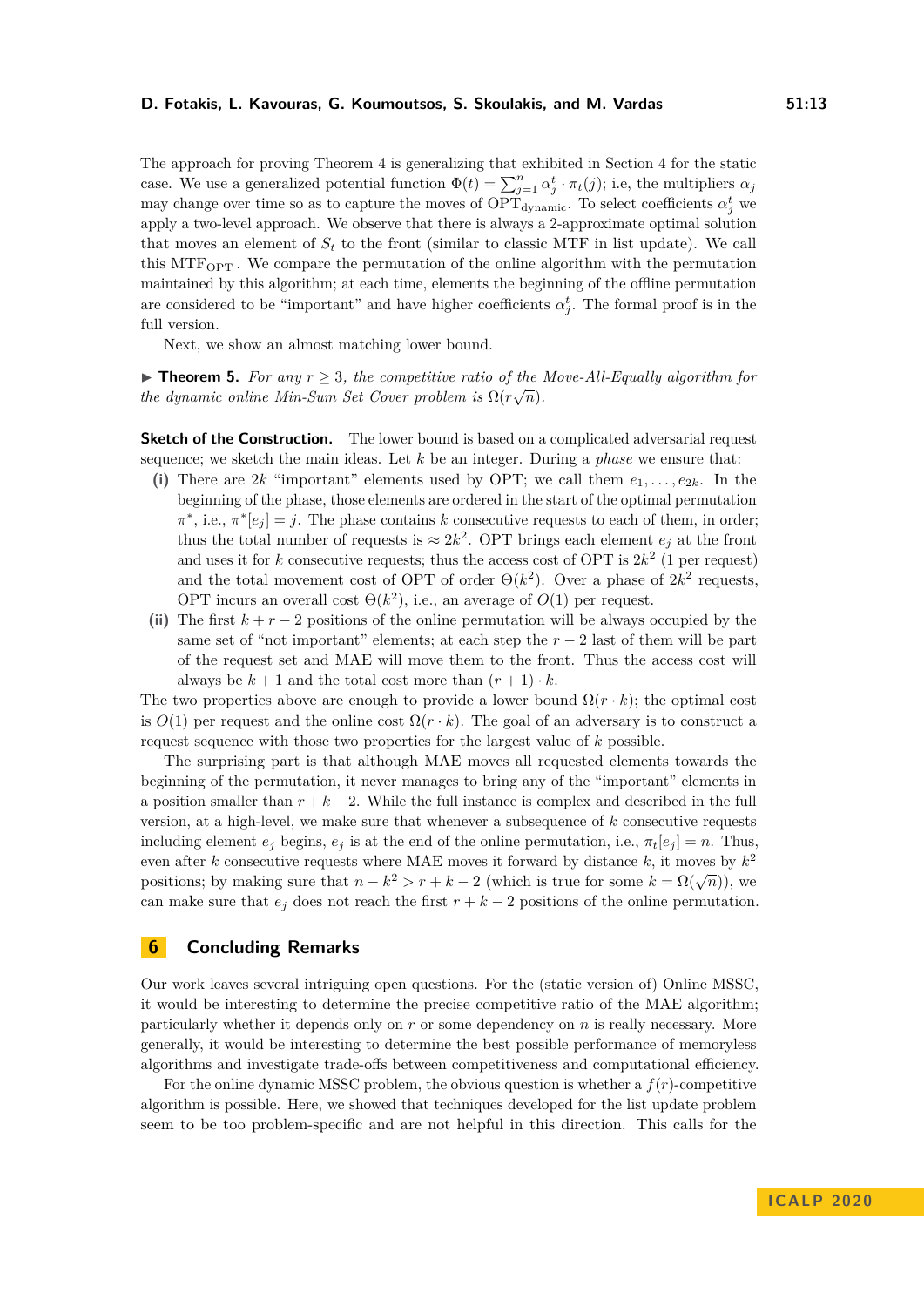#### **51:14 The Online Min-Sum Set Cover Problem**

use of more powerful and systematic approaches. For example, the online primal-dual method [\[18\]](#page-14-20) has been applied successfully for solving various fundamental problems [\[6,](#page-13-12)[7,](#page-13-13)[17,](#page-14-21)[19\]](#page-14-22). Unfortunately, we are not aware of a primal-dual algorithm even for the special case of list update; the only attempt we are aware of is in [\[45\]](#page-15-8), but this analysis basically recovers known (problem-specific) algorithms using dual-fitting. Our work gives further motivation for designing a primal-dual algorithm for list-update: this could be a starting point towards solving the online dynamic MSSC.

In a broader context, the online MSSC is the first among a family of poorly understood online problems such as the multiple intents re-ranking problem described in Section [1.2.](#page-4-0) In this problem, when a set  $S_t$  is requested, we need to cover it using  $s \leq r$  elements; MSSC is the special case  $s = 1$  $s = 1$ . It is natural to expect that the lower bound of Theorem 1 can be generalized to  $\Omega(r/s)$ , i.e., as *s* grows, we should be able to achieve a better competitive ratio. It will be interesting to investigate this and the applicability of our technique to obtain tight bounds for this problem.

#### **References**

- <span id="page-13-3"></span>**1** Susanne Albers. Improved randomized on-line algorithms for the list update problem. *SIAM J. Comput.*, 27(3):682–693, 1998. [doi:10.1137/S0097539794277858](https://doi.org/10.1137/S0097539794277858).
- <span id="page-13-9"></span>**2** C. J. Argue, Anupam Gupta, Guru Guruganesh, and Ziye Tang. Chasing convex bodies with linear competitive ratio. In *SODA*, pages 1519–1524, 2020. [doi:10.1137/1.9781611975994.93](https://doi.org/10.1137/1.9781611975994.93).
- <span id="page-13-8"></span>**3** Sanjeev Arora, Elad Hazan, and Satyen Kale. The multiplicative weights update method: a meta-algorithm and applications. *Theory of Computing*, 8(1):121–164, 2012. [doi:10.4086/](https://doi.org/10.4086/toc.2012.v008a006) [toc.2012.v008a006](https://doi.org/10.4086/toc.2012.v008a006).
- <span id="page-13-7"></span>**4** Yossi Azar and Iftah Gamzu. Ranking with submodular valuations. In *SODA*, pages 1070–1079, 2011. [doi:10.1137/1.9781611973082.81](https://doi.org/10.1137/1.9781611973082.81).
- <span id="page-13-5"></span>**5** Yossi Azar, Iftah Gamzu, and Xiaoxin Yin. Multiple intents re-ranking. In *STOC*, pages 669–678, 2009. [doi:10.1145/1536414.1536505](https://doi.org/10.1145/1536414.1536505).
- <span id="page-13-12"></span>**6** Nikhil Bansal, Niv Buchbinder, Aleksander Madry, and Joseph Naor. A polylogarithmiccompetitive algorithm for the *k*-server problem. *J. ACM*, 62(5):40:1–40:49, 2015. [doi:](https://doi.org/10.1145/2783434) [10.1145/2783434](https://doi.org/10.1145/2783434).
- <span id="page-13-13"></span>**7** Nikhil Bansal, Niv Buchbinder, and Joseph Naor. A primal-dual randomized algorithm for weighted paging. *J. ACM*, 59(4):19:1–19:24, 2012. [doi:10.1145/2339123.2339126](https://doi.org/10.1145/2339123.2339126).
- <span id="page-13-10"></span>**8** Nikhil Bansal, Marek Eliáš, and Grigorios Koumoutsos. Weighted k-server bounds via combinatorial dichotomies. In *FOCS*, pages 493–504, 2017. [doi:10.1109/FOCS.2017.52](https://doi.org/10.1109/FOCS.2017.52).
- <span id="page-13-11"></span>**9** Nikhil Bansal, Marek Eliáš, Grigorios Koumoutsos, and Jesper Nederlof. Competitive algorithms for generalized *k*-server in uniform metrics. In *SODA*, pages 992–1001, 2018. [doi:10.1137/1.9781611975031.64](https://doi.org/10.1137/1.9781611975031.64).
- <span id="page-13-6"></span>**10** Nikhil Bansal, Anupam Gupta, and Ravishankar Krishnaswamy. A constant factor approximation algorithm for generalized min-sum set cover. In *SODA*, pages 1539–1545, 2010. [doi:10.1137/1.9781611973075.125](https://doi.org/10.1137/1.9781611973075.125).
- <span id="page-13-0"></span>**11** Amotz Bar-Noy, Mihir Bellare, Magnús M. Halldórsson, Hadas Shachnai, and Tami Tamir. On chromatic sums and distributed resource allocation. *Inf. Comput.*, 140(2):183–202, 1998. [doi:10.1006/inco.1997.2677](https://doi.org/10.1006/inco.1997.2677).
- <span id="page-13-4"></span>**12** Avrim Blum and Carl Burch. On-line learning and the metrical task system problem. *Machine Learning*, 39(1):35–58, 2000.
- <span id="page-13-1"></span>**13** Avrim Blum, Shuchi Chawla, and Adam Kalai. Static optimality and dynamic search-optimality in lists and trees. *Algorithmica*, 36(3):249–260, 2003.
- <span id="page-13-2"></span>**14** Allan Borodin and Ran El-Yaniv. *Online computation and competitive analysis*. Cambridge University Press, 1998.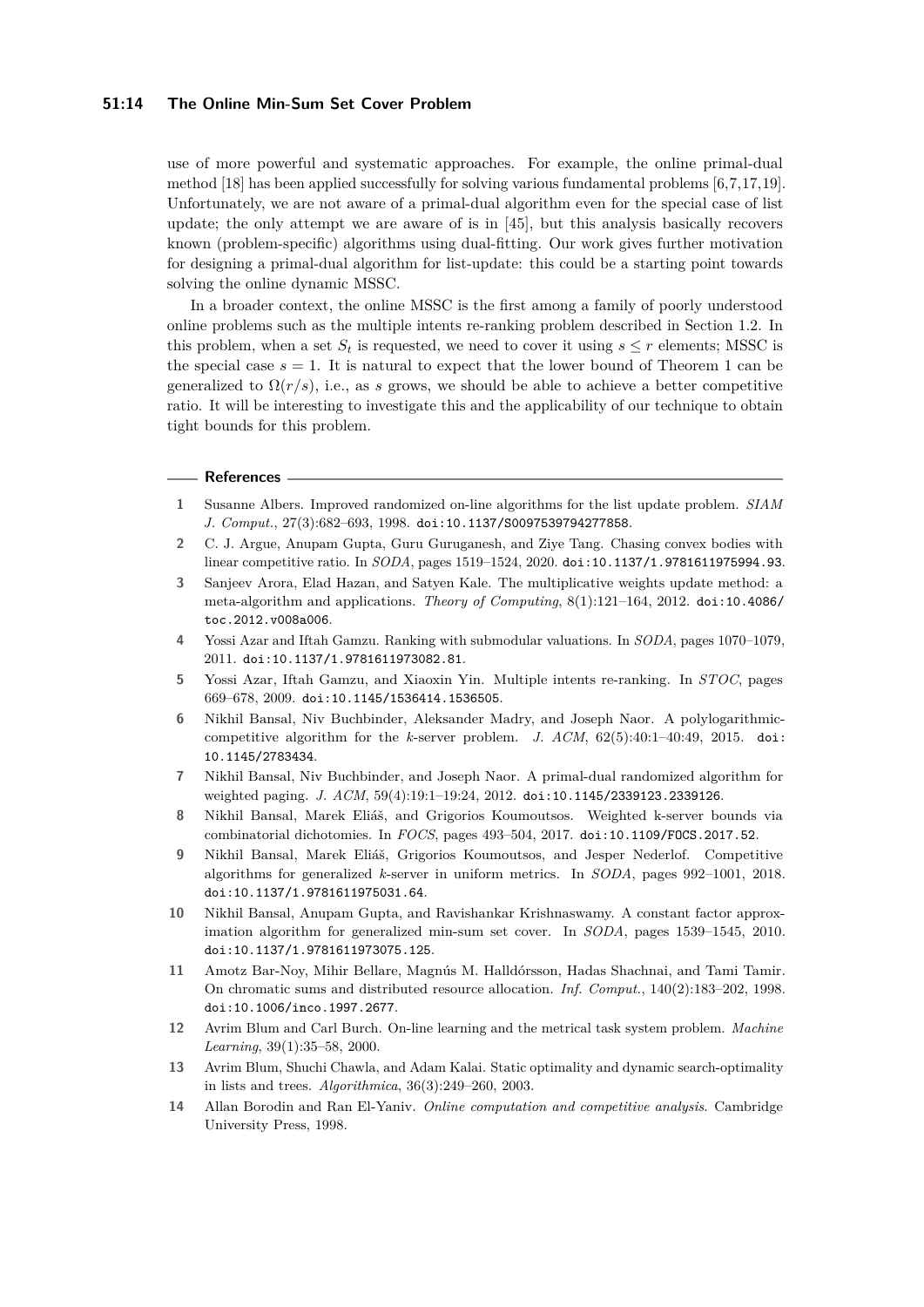- <span id="page-14-7"></span>**15** Allan Borodin, Nathan Linial, and Michael E. Saks. An optimal on-line algorithm for metrical task system. *J. ACM*, 39(4):745–763, 1992. [doi:10.1145/146585.146588](https://doi.org/10.1145/146585.146588).
- <span id="page-14-16"></span>**16** Sébastien Bubeck, Michael B. Cohen, James R. Lee, and Yin Tat Lee. Metrical task systems on trees via mirror descent and unfair gluing. In *SODA*, pages 89–97. SIAM, 2019.
- <span id="page-14-21"></span>**17** Niv Buchbinder and Joseph Naor. Improved bounds for online routing and packing via a primal-dual approach. In *FOCS*, pages 293–304, 2006. [doi:10.1109/FOCS.2006.39](https://doi.org/10.1109/FOCS.2006.39).
- <span id="page-14-20"></span>**18** Niv Buchbinder and Joseph Naor. The design of competitive online algorithms via a primaldual approach. *Foundations and Trends in Theoretical Computer Science*, 3(2-3):93–263, 2009. [doi:10.1561/0400000024](https://doi.org/10.1561/0400000024).
- <span id="page-14-22"></span>**19** Niv Buchbinder and Joseph Naor. Fair online load balancing. *J. Scheduling*, 16(1):117–127, 2013. [doi:10.1007/s10951-011-0226-0](https://doi.org/10.1007/s10951-011-0226-0).
- <span id="page-14-9"></span>**20** Marek Chrobak, Howard J. Karloff, T. H. Payne, and Sundar Vishwanathan. New results on server problems. *SIAM J. Discrete Math.*, 4(2):172–181, 1991. [doi:10.1137/0404017](https://doi.org/10.1137/0404017).
- <span id="page-14-10"></span>**21** Marek Chrobak and Lawrence L. Larmore. An optimal on-line algorithm for k-servers on trees. *SIAM J. Comput.*, 20(1):144–148, 1991. [doi:10.1137/0220008](https://doi.org/10.1137/0220008).
- <span id="page-14-17"></span>**22** Christian Coester and James R. Lee. Pure entropic regularization for metrical task systems. In *COLT*, volume 99 of *Proceedings of Machine Learning Research*, pages 835–848. PMLR, 2019.
- <span id="page-14-1"></span>**23** Cynthia Dwork, Ravi Kumar, Moni Naor, and D. Sivakumar. Rank aggregation methods for the Web. In *Proceedings of the Tenth International World Wide Web Conference, WWW 10*, pages 613–622. ACM, 2001. [doi:10.1145/371920.372165](https://doi.org/10.1145/371920.372165).
- <span id="page-14-8"></span>**24** Ran El-Yaniv. *There are infinitely many competitive-optimal online list accessing algorithms*. Hebrew University of Jerusalem, 1996.
- <span id="page-14-0"></span>**25** Uriel Feige, László Lovász, and Prasad Tetali. Approximating min sum set cover. *Algorithmica*, 40(4):219–234, 2004. [doi:10.1007/s00453-004-1110-5](https://doi.org/10.1007/s00453-004-1110-5).
- <span id="page-14-3"></span>**26** Dimitris Fotakis. On the competitive ratio for online facility location. *Algorithmica*, 50(1):1–57, 2008. [doi:10.1007/s00453-007-9049-y](https://doi.org/10.1007/s00453-007-9049-y).
- <span id="page-14-14"></span>**27** Yoav Freund and Robert E. Schapire. A decision-theoretic generalization of on-line learning and an application to boosting. *J. Comput. Syst. Sci.*, 55(1):119–139, 1997. [doi:10.1006/](https://doi.org/10.1006/jcss.1997.1504) [jcss.1997.1504](https://doi.org/10.1006/jcss.1997.1504).
- <span id="page-14-5"></span>**28** Anupam Gupta, Guru Guruganesh, Binghui Peng, and David Wajc. Stochastic online metric matching. In *ICALP*, pages 67:1–67:14, 2019. [doi:10.4230/LIPIcs.ICALP.2019.67](https://doi.org/10.4230/LIPIcs.ICALP.2019.67).
- <span id="page-14-11"></span>**29** Refael Hassin and Asaf Levin. An approximation algorithm for the minimum latency set cover problem. In *ESA*, pages 726–733, 2005. [doi:10.1007/11561071\\_64](https://doi.org/10.1007/11561071_64).
- <span id="page-14-2"></span>**30** John Iacono and Wolfgang Mulzer. A static optimality transformation with applications to planar point location. *Int. J. Comput. Geometry Appl.*, 22(4):327–340, 2012. [doi:10.1142/](https://doi.org/10.1142/S0218195912600084) [S0218195912600084](https://doi.org/10.1142/S0218195912600084).
- <span id="page-14-13"></span>**31** Sungjin Im, Viswanath Nagarajan, and Ruben van der Zwaan. Minimum latency submodular cover. *ACM Trans. Algorithms*, 13(1):13:1–13:28, 2016. [doi:10.1145/2987751](https://doi.org/10.1145/2987751).
- <span id="page-14-12"></span>**32** Sungjin Im, Maxim Sviridenko, and Ruben van der Zwaan. Preemptive and non-preemptive generalized min sum set cover. *Math. Program.*, 145(1-2):377–401, 2014. [doi:10.1007/](https://doi.org/10.1007/s10107-013-0651-2) [s10107-013-0651-2](https://doi.org/10.1007/s10107-013-0651-2).
- <span id="page-14-6"></span>**33** Elias Koutsoupias and Akash Nanavati. The online matching problem on a line. In *WAOA*, pages 179–191, 2003. [doi:10.1007/978-3-540-24592-6\\_14](https://doi.org/10.1007/978-3-540-24592-6_14).
- <span id="page-14-18"></span>**34** Elias Koutsoupias and Christos H. Papadimitriou. On the k-server conjecture. *Journal of the ACM*, 42(5):971–983, 1995.
- <span id="page-14-15"></span>**35** Nick Littlestone and Manfred K. Warmuth. The weighted majority algorithm. *Inf. Comput.*, 108(2):212–261, 1994.
- <span id="page-14-19"></span>**36** Mark S. Manasse, Lyle A. McGeoch, and Daniel Dominic Sleator. Competitive algorithms for server problems. *J. Algorithms*, 11(2):208–230, 1990. [doi:10.1016/0196-6774\(90\)90003-W](https://doi.org/10.1016/0196-6774(90)90003-W).
- <span id="page-14-4"></span>**37** Adam Meyerson. Online facility location. In *FOCS*, pages 426–431. IEEE Computer Society, 2001.